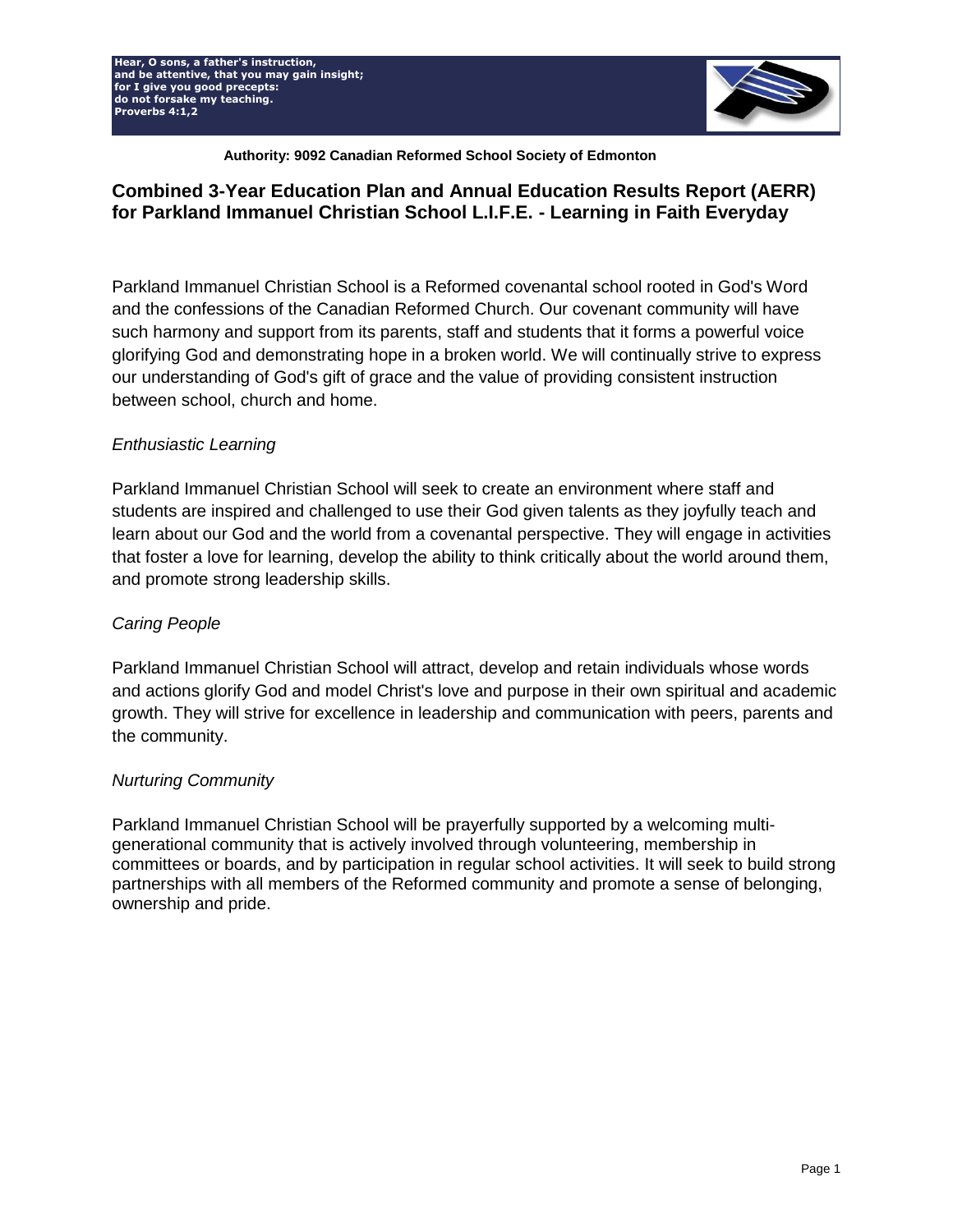

#### **for I give you good Authority: 9092 Canadian Reformed School Society of Edmonton**

#### **Message from the Board Chair**

In 1977, a small community of enthusiastic parents planned, built and opened a little school outside of Edmonton proper, in the County of Parkland. These parents and their supporting church community were committed to quality education that would prepare their children to be ambassadors for Christ and energetic contributors to society.

Much has changed over the years at Parkland Immanuel Christian School: we've grown from a little school with a few teachers and a few dozen students to a vibrant learning institute with 430 students, and 45 teachers and educational assistants. We blossomed from offering foundational core subjects to a learning environment embracing academic excellence; soulstirring music, band and choir; the beauty of the world of art; the wonder of theatre and performing arts; the discipline of woodworking and construction; and the team-building adrenaline of multi-sport athletics.

Yet behind this growth and diversity, crucial anchors kept us firmly tied to our roots: the ongoing blessings of God; the robust energy of our community volunteers and supporters; and our strong partnership with Alberta Education.

Our relationship with the departments of learning in the Alberta government over the years has helped Parkland Immanuel Christian School continue to be a school of excellence. We continue to plan and partner with Alberta Education in many ways. One such avenue is in the development and delivery of our *Three Year Education Plan*, which is an effective blueprint for ongoing quality improvement in teaching our children well.

We remain committed to enhancing the quality of education at PICS, and continue to seek ways we could improve. As we work through our *Three Year Education Plan*, we will continue to build on our solid foundation.

Foundationally, our *Education Plan* and school-building initiatives are supported by Parkland Immanuel Christian School's Vision and Mission. Linked together, these will continue to guide our efforts to provide strong and effective Christian education to our students, so they can live a life of service to their fellow citizens and to God.

For the Board of Directors,

Jonathan Smeding President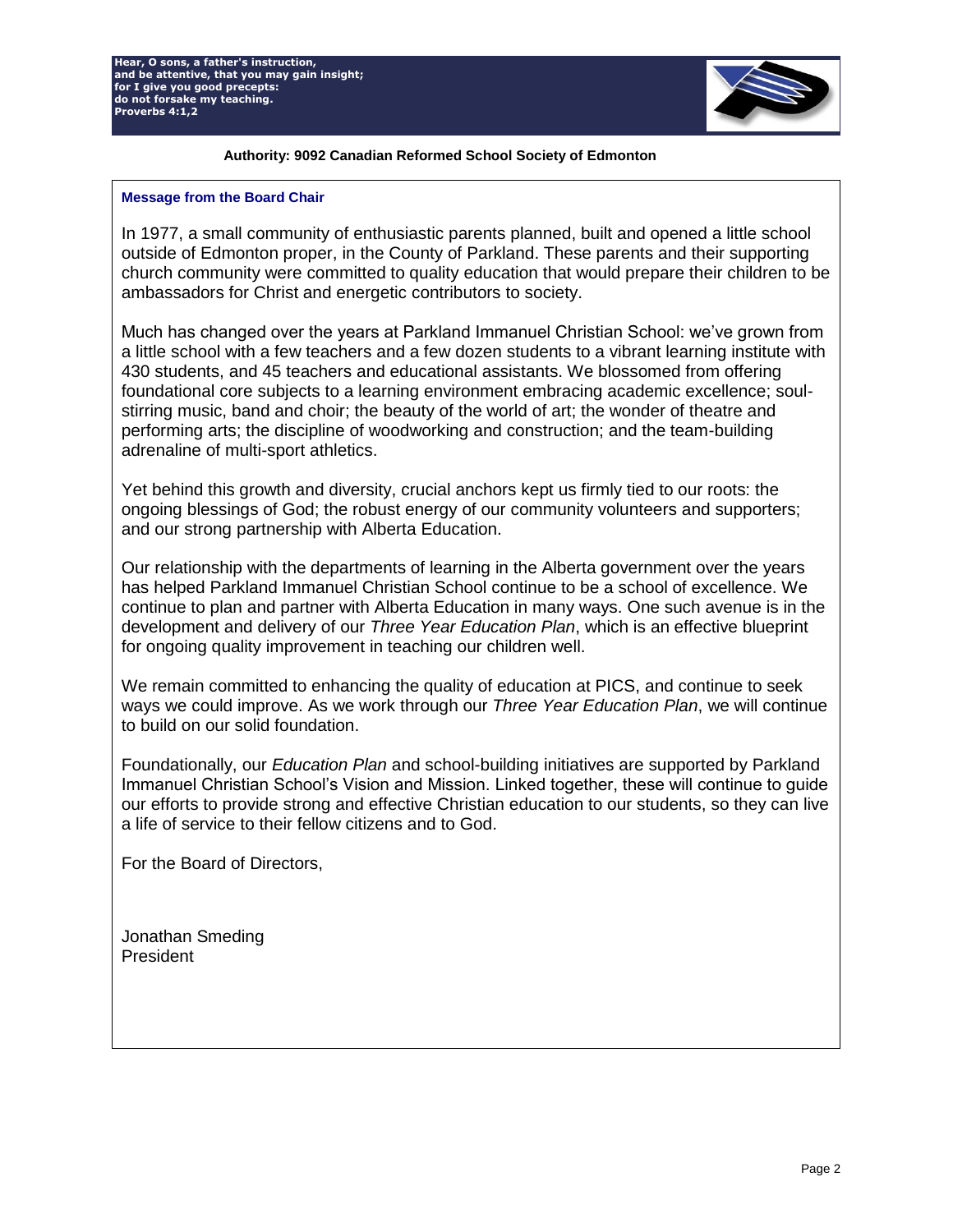

#### **for I give you good Authority: 9092 Canadian Reformed School Society of Edmonton**

### **Accountability Statement for the Combined Annual Education Results Report and Three-Year Education Plan**

The Annual Education Results Report for the 2019-2020 school year and the Education Plan for the three years commencing September 1, 2020 for Canadian Reformed School Society of Edmonton were prepared under the direction of the Board in accordance with its responsibilities under the Private Schools Regulation and the Education Grants Regulation. This document was developed in the context of the provincial government's business and fiscal plans. The Board has used the results reported in the document, to the best of its abilities, to develop the Education Plan and is committed to implementing the strategies contained within the Education Plan to improve student learning and results.

The Board approved this combined Annual Education Results Report for the 2019/2020 school year and the three-year Education Plan for 2020-2023 on October 28, 2020.

 $\frac{1}{2}$  ,  $\frac{1}{2}$  ,  $\frac{1}{2}$  ,  $\frac{1}{2}$  ,  $\frac{1}{2}$  ,  $\frac{1}{2}$  ,  $\frac{1}{2}$  ,  $\frac{1}{2}$  ,  $\frac{1}{2}$  ,  $\frac{1}{2}$  ,  $\frac{1}{2}$  ,  $\frac{1}{2}$  ,  $\frac{1}{2}$  ,  $\frac{1}{2}$  ,  $\frac{1}{2}$  ,  $\frac{1}{2}$  ,  $\frac{1}{2}$  ,  $\frac{1}{2}$  ,  $\frac{1$ 

(Original copy signed and on file at school)

Board President National State Signed Signed Signed Signed Signed Signed Signed Signed Signed Signed Signed Signed Signed Signed Signed Signed Signed Signed Signed Signed Signed Signed Signed Signed Signed Signed Signed Si

 $\frac{1}{2}$  ,  $\frac{1}{2}$  ,  $\frac{1}{2}$  ,  $\frac{1}{2}$  ,  $\frac{1}{2}$  ,  $\frac{1}{2}$  ,  $\frac{1}{2}$  ,  $\frac{1}{2}$  ,  $\frac{1}{2}$  ,  $\frac{1}{2}$  ,  $\frac{1}{2}$  ,  $\frac{1}{2}$  ,  $\frac{1}{2}$  ,  $\frac{1}{2}$  ,  $\frac{1}{2}$  ,  $\frac{1}{2}$  ,  $\frac{1}{2}$  ,  $\frac{1}{2}$  ,  $\frac{1$ 

Board Secretary **Date Signed Board Secretary Date Signed**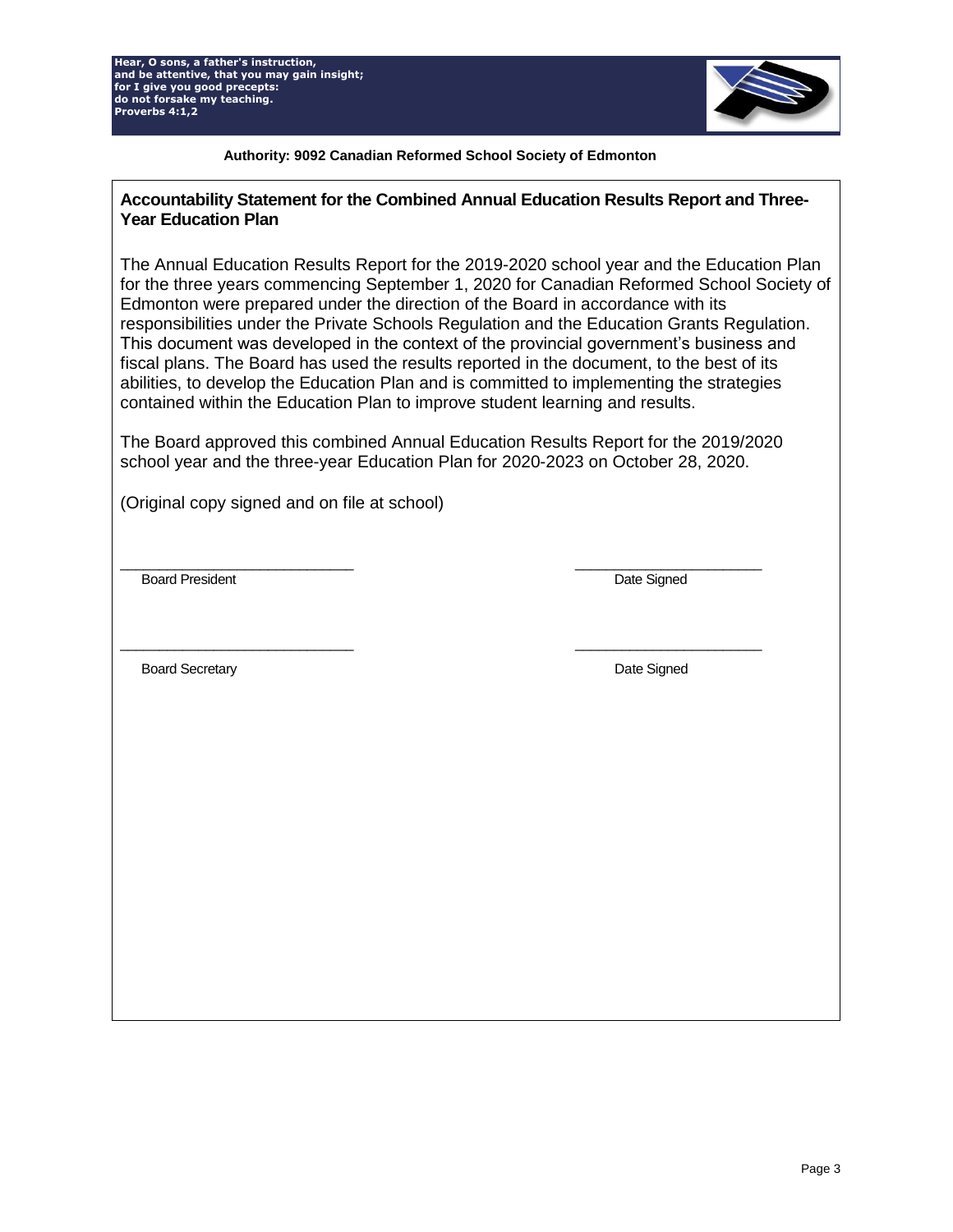

#### **for I give you good Authority: 9092 Canadian Reformed School Society of Edmonton**

## **Foundation Statements and Profile**

As noted in the PICS Vision found on the first page of this document, it is the desire of all those involved with the school to create an environment that allows students to Learn In Faith Everyday. This catchphrase is underpinned by a total commitment on behalf of the school society members, school board, staff and students to base the instruction and activities of the school on the teaching of God's infallible Word.

Right from the very beginning, Parkland Immanuel Christian School has had a clearly defined Mission and Mandate that capture this desire to reinforce and inculcate the instruction that occurs in the home and in the Canadian Reformed Churches. These two foundational documents state the following:

## **Mission:**

The purpose of Parkland Immanuel Christian School is to provide parents a Christian learning environment for educating their children. We strive to develop the students' talents so that they acquire the knowledge, skills and attitudes needed for a life of responsible Christian stewardship. The school will also provide an atmosphere where students can grow in maturity in their relationship with one another.

## **Mandate:**

Parents are primarily responsible for the education of their children. In order for education to be most effective, there should be uniformity of purpose and direction between home, school, and church. To achieve this, parents belonging to Canadian Reformed Churches of Edmonton have established a school society and elected a parental board to operate and maintain Parkland Immanuel Christian School. It is the mandate of this board to hire suitable staff to carry out the daily instruction in the school in accordance with the directives of the society and subject to Holy Scriptures, as summarized in the Belgic Confession, Heidelberg Catechism, and Canons of Dort.

Parkland Immanuel Christian School is continuing the work of providing Christian education to children of Reformed believers that first began when PICS opened its doors in 1977. As part of this work, the School Board, administration, and staff continue to work with parents and students to implement strategies that support our vision.

# **Highlights**

School started off strong in September, and ran smoothly until the major interruption in March 2020 due to Covid. A number of special events were planned and executed well in 2019- 2020, and we can thank the Lord for his many blessings poured out on our school community.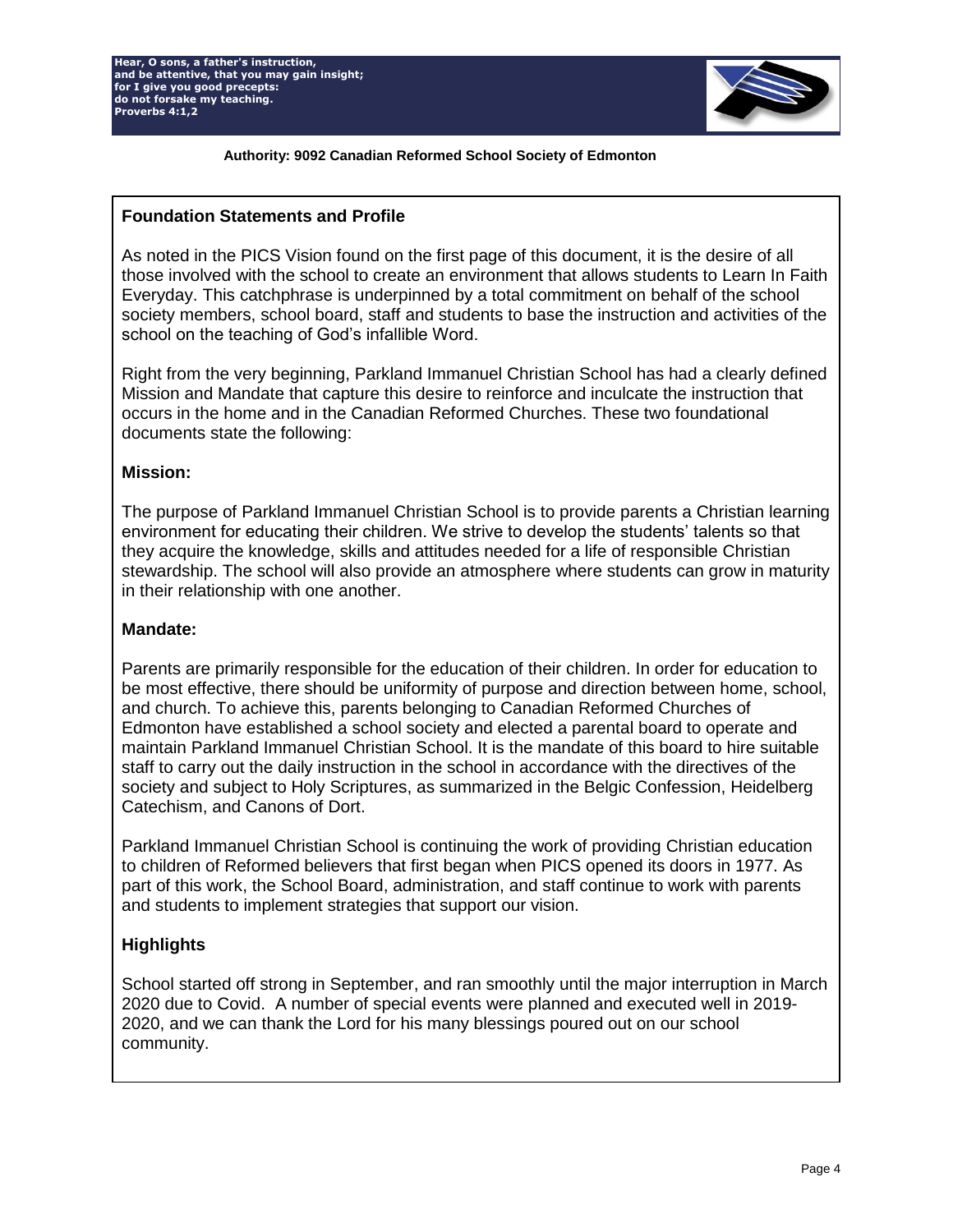**Hear, O sons, a father's instruction, and be attentive, that you may gain insight; for I give you good precepts: do not forsake my teaching. Proverbs 4:1,2**



#### **for I give you good Authority: 9092 Canadian Reformed School Society of Edmonton**

Some key events included Reading Month, Heart Week, Band concerts, Drama plays, monthly Mission activities (over \$5000 was raised for the MUFU orphanage in Kenya), and the continuation of elementary and junior high leadership teams.

PICS also has a very active and vibrant sports program (cross-country, volleyball, soccer and basketball), providing students with multiple opportunities to develop strong character and their athletic gifts. We host several tournaments annually, in order to promote athletics and build relationships with other schools. Our senior girls and boys teams did very well this year, and were both looking forward to 1A provincials in basketball before being canceled due to Covid-19.

## **Trends/Issues:**

As a school society we have seen significant growth in the last five years. Recent projections show that this growth will likely continue, creating both challenges and opportunities.

Along with the rest of the province, in-class learning was suspended in March 2020, sending all of our students home. We weathered this storm relatively well, and learning continued through to the end of the school year in June. The uncertainty due to Covid has led some parents to keep their children home this year, most choosing the homeschooling option. Our enrolment has dropped 5%, which poses some issues for us. The removal of RCSD services only serves to compound our budget pressures, resulting in less revenue and reduced services to support students.

The school board is finalizing a 3 year strategic plan to address the need for long-term planning. Our facility will also need to be expanded soon, as our school continues to burst at the seams. Originally this project was to begin summer 2020, but delays have resulted due to Covid, recent economic downturn, and related impacts.

As the 3 Year Plan/AERR summary graph shows, we have been richly blessed by the Lord, and have much to be thankful for! The school is succeeding academically and is benefiting from strong support from parents and students.

Some highlights include a superb Education Quality measure of 95.7%, 1.0% Drop Out rate, High School Completion rate (95.2%), and strong results in Work Preparation, Citizenship, School Improvement, and great satisfaction with our Safe and Caring Environment (96.4%).

Another item especially worth noting is our Parental Involvement result of 98.8%. This highlights the close relationship parents have with their child(ren)'s education here at PICS. Our parents are involved in every aspect of our school, from governance to committee work to staffing to volunteering.

We hope to continue improving our students' transition to post-secondary, as well as our achievement of excellence on Diploma exams. Our numbers in high school are growing, so opportunities to incorporate a wider range of course and scheduling options will become possible.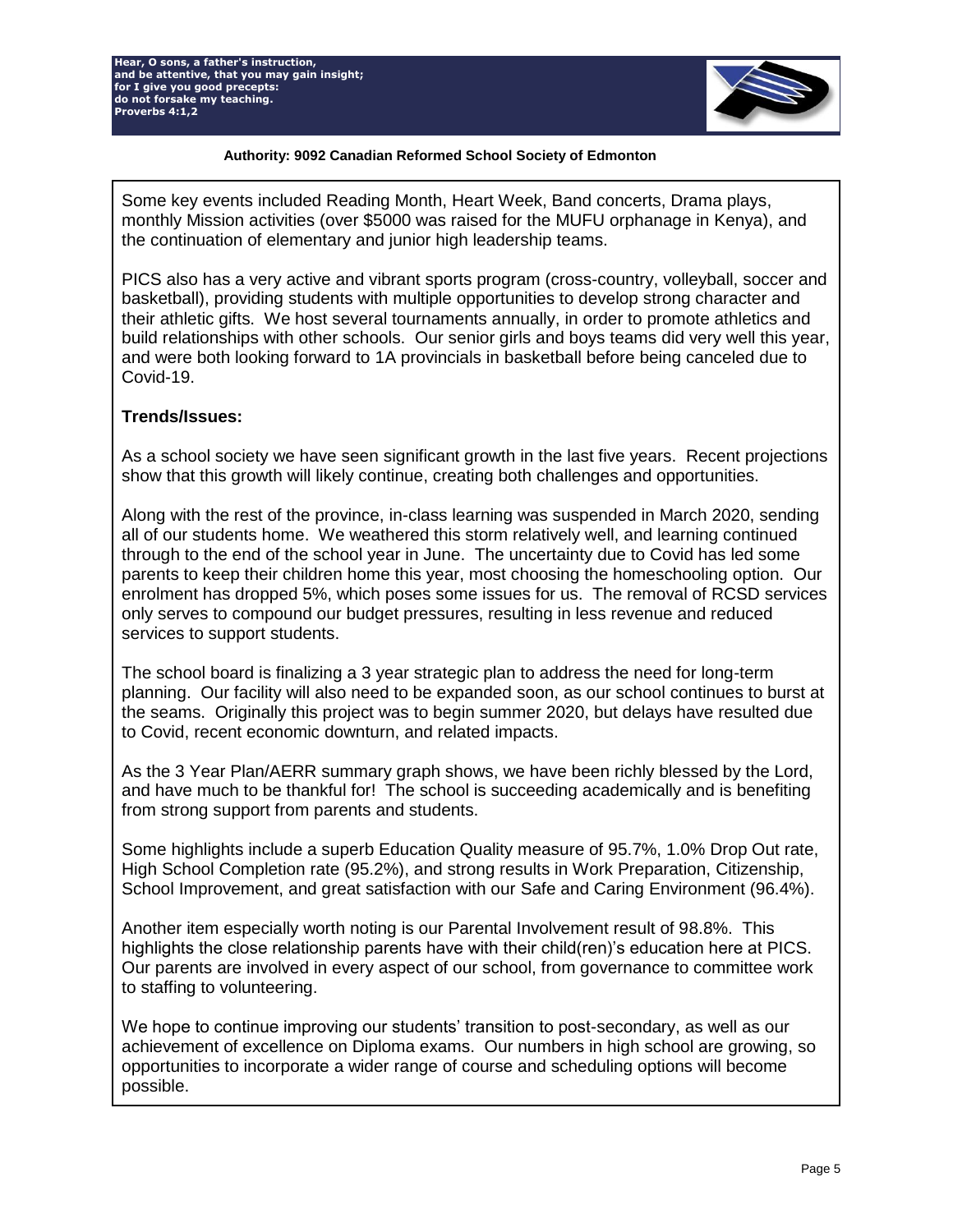**Hear, O sons, a father's instruction, and be attentive, that you may gain insight; for I give you good precepts: do not forsake my teaching. Proverbs 4:1,2**



#### **for I give you good Authority: 9092 Canadian Reformed School Society of Edmonton**

We have a growing number of students on IPP's. As these children enter Junior and Senior High, we are reviewing our programming to meet their more diverse needs.

In general, academic excellence is a key focal point for the Education Committee, the administration and the staff, and new strategies are being investigated to improve in this area.

Besides expansion, other issues in the coming years will be centered on continuing to provide quality transportation to our school community and finding sufficient Reformed Christian teachers as the number of students continues to grow. We hope to continue with our career counseling program to encourage students to develop their gifts and talents in service to God and their neighbour.

In addition to an increase in student population, a continuing trend at PICS is the focus by staff on professional development. Recent events have caused all staff to upgrade their IT skills and capabilities. PICS staff are using available time to work on a range of topics, at both a philosophical and a practical level.

As we look back upon the past year, and look forward to the next, we ultimately give thanks to our heavenly Father for His goodness towards us. He has blessed us with the time, talents, and resources to continue to run our school, and we will continue to look to Him for all things.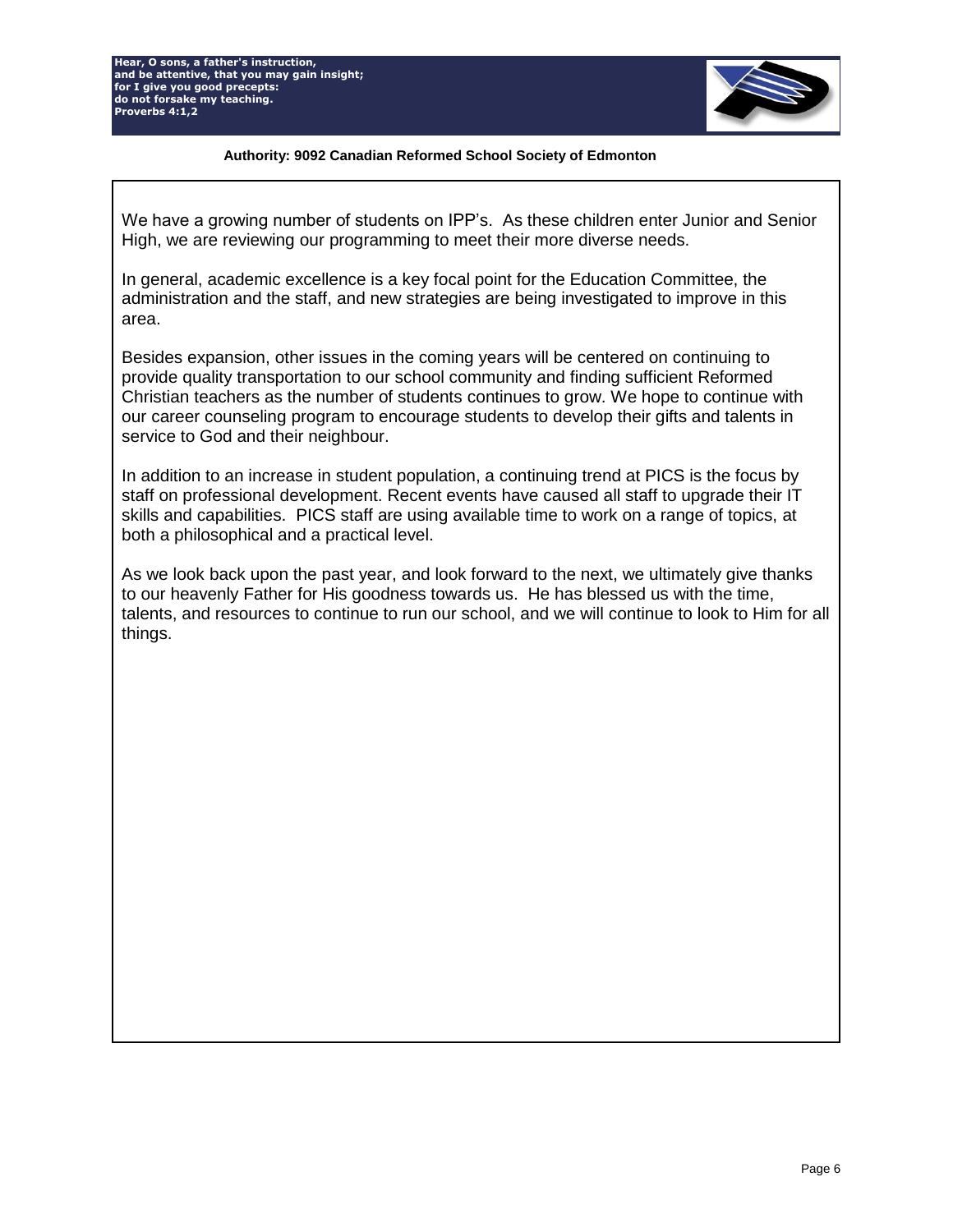|                                            |                                                        |                          | <b>Soc</b>                    | <b>Canadian Reformed School</b>      |                                 | <b>Alberta</b>                |                                      | <b>Measure Evaluation</b> |                   |                  |  |
|--------------------------------------------|--------------------------------------------------------|--------------------------|-------------------------------|--------------------------------------|---------------------------------|-------------------------------|--------------------------------------|---------------------------|-------------------|------------------|--|
| <b>Measure Category</b>                    | <b>Measure</b>                                         | Current<br><b>Result</b> | Prev<br>Year<br><b>Result</b> | Prev <sub>3</sub><br>Year<br>Average | <b>Current</b><br><b>Result</b> | Prev<br>Year<br><b>Result</b> | Prev <sub>3</sub><br>Year<br>Average | <b>Achievement</b>        | Improvement       | Overall          |  |
| Safe and Caring Schools                    | Safe and Caring                                        | 96.4                     | 97.0                          | 96.3                                 | 89.4                            | 89.0                          | 89.2                                 | <b>Very High</b>          | <b>Maintained</b> | <b>Excellent</b> |  |
|                                            | Program of Studies                                     | 91.4                     | 93.5                          | 89.7                                 | 82.4                            | 82.2                          | 82.0                                 | <b>Very High</b>          | <b>Maintained</b> | Excellent        |  |
| <b>Student Learning</b>                    | <b>Education Quality</b>                               | 95.7                     | 97.4                          | 96.7                                 | 90.3                            | 90.2                          | 90.1                                 | <b>Very High</b>          | <b>Maintained</b> | <b>Excellent</b> |  |
| Opportunities                              | Drop Out Rate                                          | 1.0                      | 0.0                           | 0.0                                  | 2.7                             | 2.6                           | 2.7                                  | Very High                 | n/a               | n/a              |  |
|                                            | <b>High School Completion Rate</b><br>$(3 \text{ yr})$ | 95.2                     | 87.5                          | 92.1                                 | 79.7                            | 79.1                          | 78.4                                 | <b>Very High</b>          | <b>Maintained</b> | <b>Excellent</b> |  |
| <b>Student Learning</b>                    | PAT: Acceptable                                        | n/a                      | 91.3                          | 92.8                                 | n/a                             | 73.8                          | 73.6                                 | n/a                       | n/a               | n/a              |  |
| Achievement (Grades K-9)   PAT: Excellence |                                                        | n/a                      | 31.6                          | 33.9                                 | n/a                             | 20.6                          | 20.0                                 | n/a                       | n/a               | n/a              |  |
|                                            | Diploma: Acceptable                                    | n/a                      | 86.4                          | 86.8                                 | n/a                             | 83.6                          | 83.4                                 | n/a                       | n/a               | n/a              |  |
| Student Learning                           | Diploma: Excellence                                    | n/a                      | 17.0                          | 19.6                                 | n/a                             | 24.0                          | 23.5                                 | n/a                       | n/a               | n/a              |  |
| Achievement (Grades 10-<br>12)             | Diploma Exam Participation<br>Rate (4+ Exams)          | 76.2                     | 87.5                          | 80.0                                 | 56.4                            | 56.3                          | 55.6                                 | <b>Very High</b>          | <b>Maintained</b> | <b>Excellent</b> |  |
|                                            | Rutherford Scholarship<br><b>Eligibility Rate</b>      | 76.2                     | 85.7                          | 80.9                                 | 66.6                            | 64.8                          | 63.5                                 | <b>Very High</b>          | n/a               | n/a              |  |
| Preparation for Lifelong                   | Transition Rate (6 yr)                                 | 46.6                     | 77.4                          | 76.7                                 | 60.1                            | 59.0                          | 58.5                                 | Low                       | <b>Declined</b>   | <b>Issue</b>     |  |
| Learning, World of Work,                   | Work Preparation                                       | 99.6                     | 99.2                          | 97.4                                 | 84.1                            | 83.0                          | 82.7                                 | <b>Very High</b>          | Improved          | <b>Excellent</b> |  |
| Citizenship                                | Citizenship                                            | 94.6                     | 95.7                          | 94.1                                 | 83.3                            | 82.9                          | 83.2                                 | <b>Very High</b>          | <b>Maintained</b> | <b>Excellent</b> |  |
| Parental Involvement                       | Parental Involvement                                   | 98.8                     | 98.9                          | 97.9                                 | 81.8                            | 81.3                          | 81.2                                 | <b>Very High</b>          | <b>Maintained</b> | <b>Excellent</b> |  |
| Continuous Improvement                     | School Improvement                                     | 96.1                     | 95.9                          | 93.4                                 | 81.5                            | 81.0                          | 80.9                                 | <b>Very High</b>          | Improved          | <b>Excellent</b> |  |

#### **Combined 2019 Accountability Pillar Overall Summary (Required for Public/Separate/Francophone/Charter School Authorities and Level 2 Private Schools)**

Notes:

1. Data values have been suppressed where the number of respondents/students is fewer than 6. Suppression is marked with an asterisk (\*).

2. Overall evaluations can only be calculated if both improvement and achievement evaluations are available.<br>3. Student participation in the survey was impacted between 2014 and 2017 due to the number of students re

Student participation in the survey was impacted between 2014 and 2017 due to the number of students responding through the

OurSCHOOL/TTFM (Tell Them From Me) survey tool. 4. Aggregated PAT results are based upon a weighted average of percent meeting standards (Acceptable, Excellence). The weights are the number<br>of students enrolled in each course. Courses included: English Language Arts (Gr Arts (6e et 9e année); Mathematics (Grades 6, 9, 9 KAE); Science (Grades 6, 9, 9 KAE); and Social Studies (Grades 6, 9, 9 KAE).

5. Participation in Provincial Achievement Tests was impacted by the fires in May to June 2016 and May to June 2019. Caution should be used when interpreting trends over time for the province and those school authorities affected by these events.

6. Aggregated Diploma results are a weighted average of percent meeting standards (Acceptable, Excellence) on Diploma Examinations. The weights are the number of students writing the Diploma Examination for each course. Courses included: English Language Arts 30-1; English Language Arts 30-2; French Language Arts 30-1; Français 30-1; Mathematics 30-1; Mathematics 30-2; Chemistry 30; Physics 30; Biology 30; Science 30; Social Studies 30-1; and Social Studies 30-2.

7. Participation in Diploma Examinations was impacted by the fires in May to June 2016 and May to June 2019. Caution should be used when interpreting trends over time for the province and those school authorities affected by these events.

8. Weighting of school-awarded marks in diploma courses increased from 50% to 70% in the 2015/16 school year. Caution should be used when interpreting trends over time.

9. 2016 results for the 3-year High School Completion and Diploma Examination Participation Rates have been adjusted to reflect the correction of the Grade 10 cohort.

10. Improvement evaluations are not calculated for school and school authority Drop Out and Rutherford Scholarship Eligibility rates. Starting in 2019, an updated methodology was applied to more accurately attribute results in cases where students receive programming from more than one provider within a school year. Caution should be used when interpreting school and school authority results over time.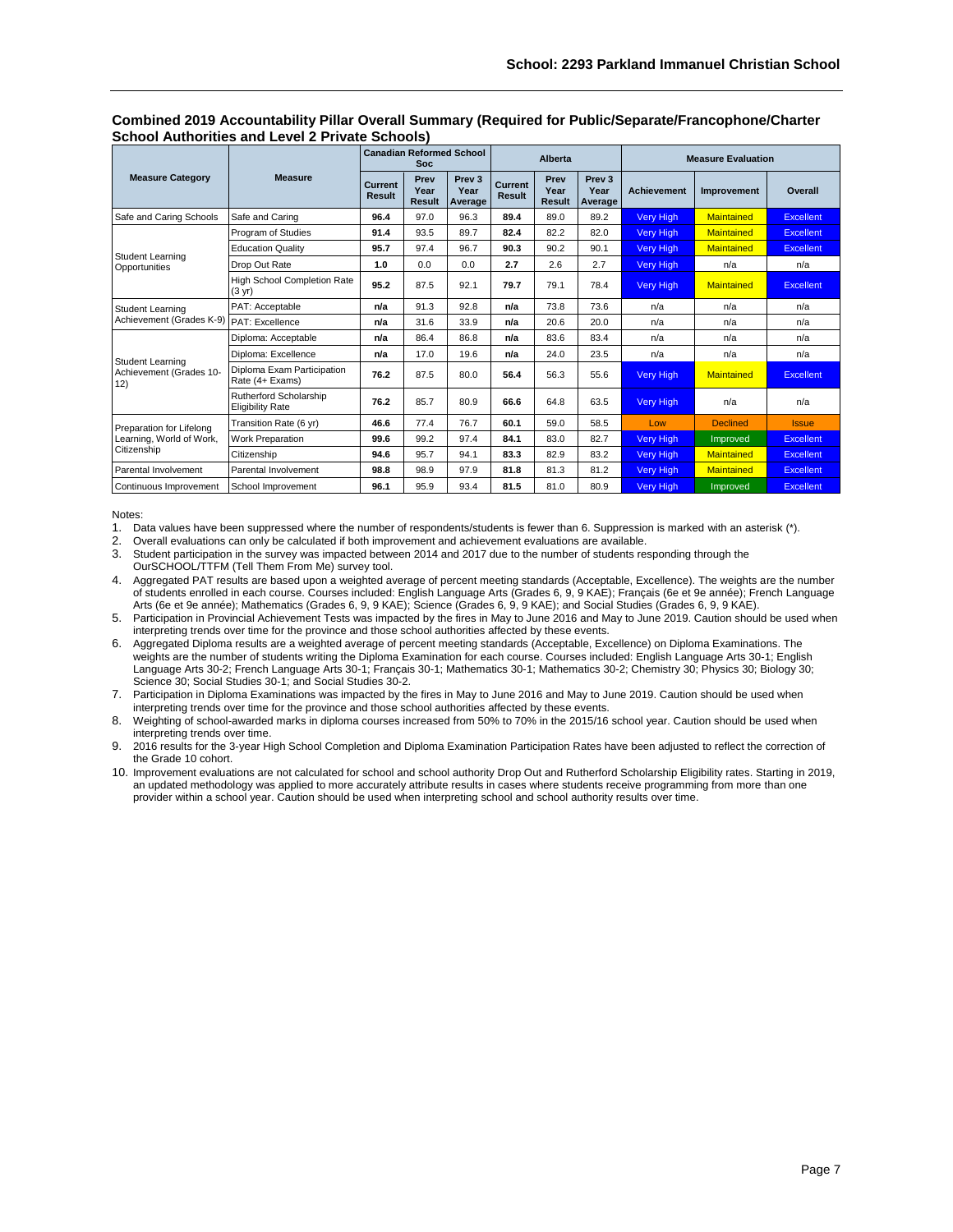# **Outcome One: Alberta's students are successful**

|                                                                                                                                                              |                        | <b>Results (in percentages)</b> |  | <b>Evaluation</b>                                                       |  |  |    | <b>Targets</b> |    |  |
|--------------------------------------------------------------------------------------------------------------------------------------------------------------|------------------------|---------------------------------|--|-------------------------------------------------------------------------|--|--|----|----------------|----|--|
| <b>Performance Measure</b>                                                                                                                                   |                        |                                 |  | 2016 2017 2018 2019 2020 Achievement Improvement Overall 2021 2022 2023 |  |  |    |                |    |  |
| Overall percentage of students in Grades 6<br>and 9 who achieved the acceptable<br>standard on Provincial Achievement Tests<br>(overall cohort results).     | 96.4 95.6 91.7 91.3 NA |                                 |  |                                                                         |  |  | 95 | 95             | 95 |  |
| Overall percentage of students in Grades 6<br>land 9 who achieved the standard of<br>excellence on Provincial Achievement<br>Tests (overall cohort results). |                        | 45.5 31.1 39.1 31.6 NA          |  |                                                                         |  |  | 45 | 45             | 45 |  |

God has blessed our students richly! We are thankful that our students used their God-given abilities wisely this past year. Historically most of our students achieve the acceptable standard, and almost one-third reach excellence. These results can be contributed to strong, engaged families, committed parents, and quality teachers. Due to the cancellation of PAT's/Diploma exams last year, this measure is difficult to report on. We will continue to support student learning with strategies outlined below.

## Strategies:

- 1. Maintain regular communication with parents regarding student progress via newsletters, weekly updates, P-T Interviews, and access to student progress through Powerschool.
- 2. Monitor progress of students on IPP's. Teachers will schedule regular meetings with parents for these students, and work closely with our Educational Assistants to ensure student needs are being met.
- 3. Continue to assess needs, strengths, and weaknesses of incoming students (Kindergarten and other grades). We are working with a Benchmark Reading Intervention tool to identify struggling readers, and better support students of all abilities.
- 4. Encourage teachers to match instruction to curriculum outcomes; administration will review year and unit plans, and conduct classroom visits to support teachers.
- 5. Continue to build solid Assessment practices. This will be the first year without an Exam Exemption policy, so all JH/SH students will be preparing for and writing select exams throughout the year.
- 6. Help prepare students for PAT's by teaching the curriculum well, and giving students knowledge and strategies to answer various styles of questions (e.g. numeric response, multiple choice, etc.)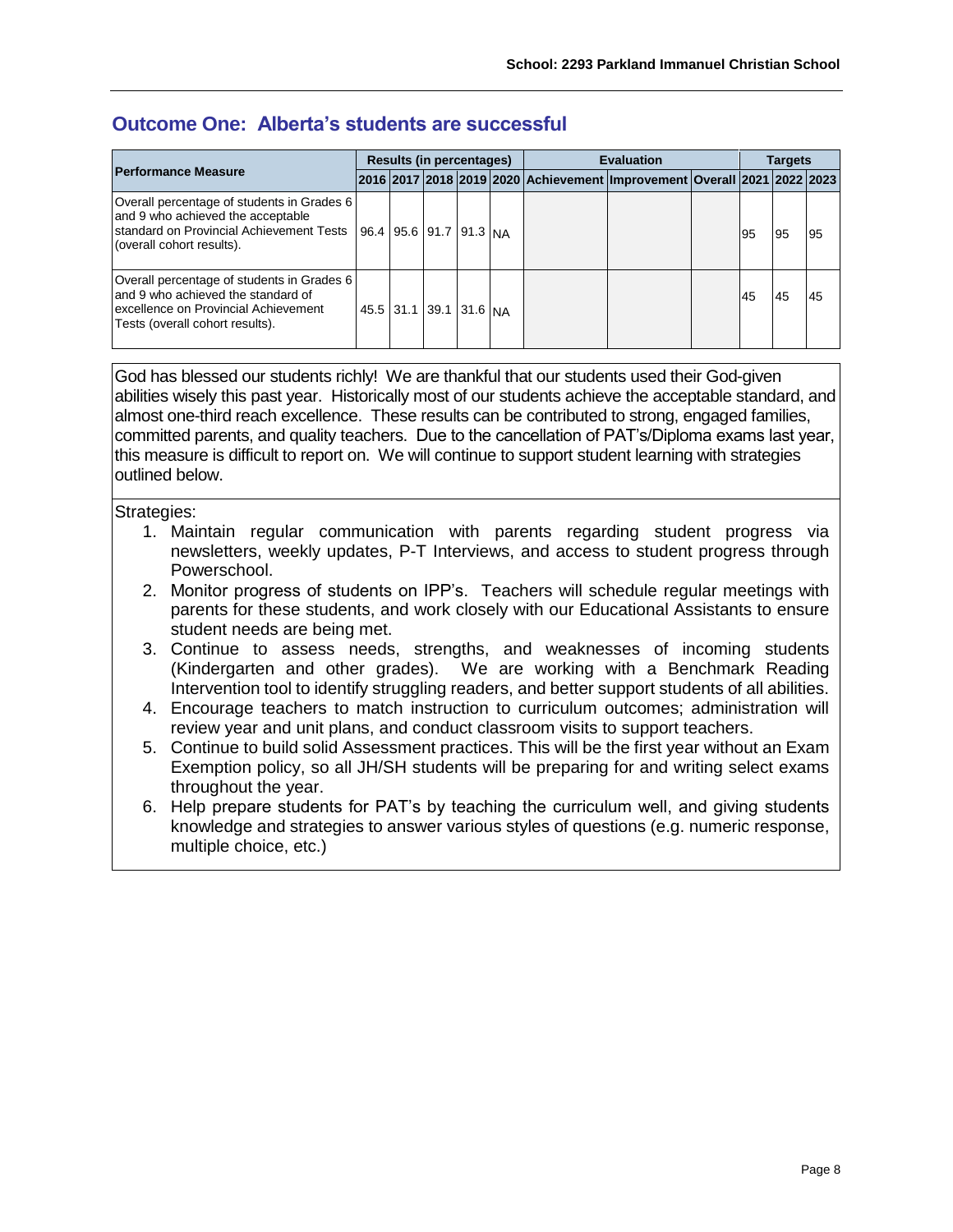| Outcome One: Alberta's students are successful (continued) |  |
|------------------------------------------------------------|--|
|------------------------------------------------------------|--|

|                                                                                                                         | <b>Results (in percentages)</b> |                |  |         |           | <b>Evaluation</b>                                                       |  |  |    | Targets |    |  |
|-------------------------------------------------------------------------------------------------------------------------|---------------------------------|----------------|--|---------|-----------|-------------------------------------------------------------------------|--|--|----|---------|----|--|
| <b>Performance Measure</b>                                                                                              |                                 |                |  |         |           | 2016 2017 2018 2019 2020 Achievement Improvement Overall 2021 2022 2023 |  |  |    |         |    |  |
| Overall percentage of students who<br>achieved the acceptable standard on<br>diploma examinations (overall results).    |                                 | 83.6 80.9 93.0 |  | 86.4 NA |           |                                                                         |  |  | 95 | 95      | 95 |  |
| Overall percentage of students who<br>achieved the standard of excellence on<br>diploma examinations (overall results). | 10.9                            | 16.2 25.6      |  | 17      | <b>NA</b> |                                                                         |  |  | 30 | 30      | 30 |  |

The Board, administration, and staff continue to work hard to ensure that each student at PICS receives the necessary support and assistance to experience success. We are very thankful for the strong results this past year, and we hope to build on these successes in the future.

#### **Strategies**

- 1. Encourage teachers to match instruction to curriculum outcomes; administration will review year and unit plans, and conduct classroom visits to support teachers in developing sound instruction and assessment practices.
- 2. Analyze and review exam results from this upcoming year with teachers, to look for areas of growth, success, and improvement.
- 3. Better prepare students for exam writing by teaching and reviewing sound study skill strategies.
- 4. Monitor our new assessment policy in Junior and Senior High, to better provide all students with opportunities to review material and demonstrate competency in core subject areas.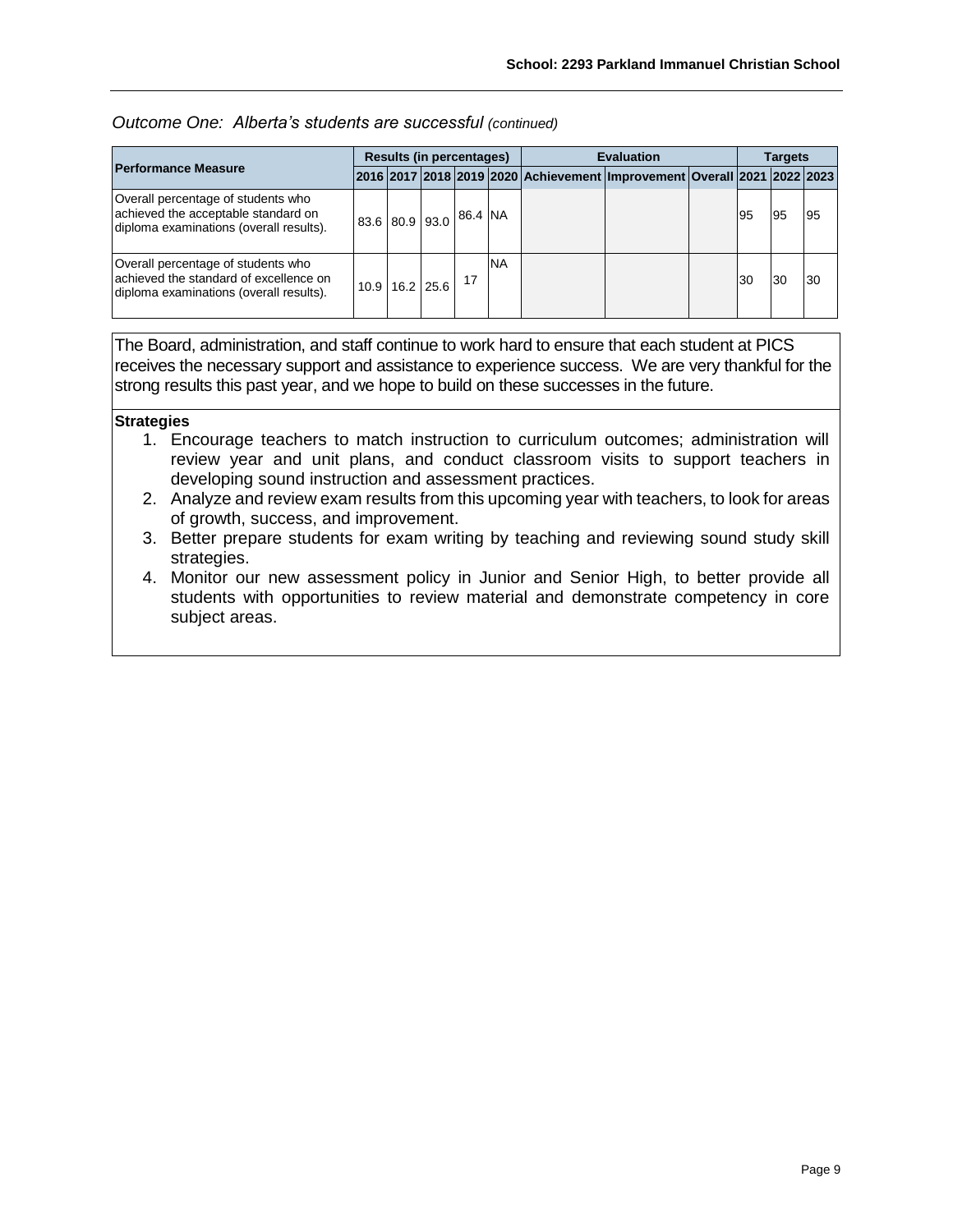|                                                                                                                                  |       |      | <b>Results (in percentages)</b> |           |      |                  | <b>Evaluation</b>                                            |                  | <b>Targets</b> |     |                |
|----------------------------------------------------------------------------------------------------------------------------------|-------|------|---------------------------------|-----------|------|------------------|--------------------------------------------------------------|------------------|----------------|-----|----------------|
| <b>Performance Measure</b>                                                                                                       |       |      |                                 |           |      |                  | 2016   2017   2018   2019   2020   Achievement   Improvement | <b>Overall</b>   | 2021 2022 2023 |     |                |
| High School Completion Rate -<br>Percentage of students who<br>completed high school within three<br>years of entering Grade 10. | 100.0 | 94.1 | 94.7                            | 87.5      | 95.2 | <b>Very High</b> | <b>Maintained</b>                                            | <b>Excellent</b> | 100            | 100 | 100            |
| Percentage of students writing four or<br>more diploma exams within three<br>years of entering Grade 10.                         | 70.0  | 68.4 |                                 | 84.2 87.5 | 76.2 | <b>Very High</b> | <b>Maintained</b>                                            | Excellent        | 85             | 85  | 85             |
| Drop Out Rate - annual dropout rate<br>of students aged 14 to 18                                                                 | 0.7   | 0.0  | 0.0                             | 0.0       | 1.0  | <b>Very High</b> |                                                              |                  | <b>0</b>       | 0   | $\overline{0}$ |
| High school to post-secondary<br>transition rate of students within six<br>years of entering Grade 10.                           | 55.6  | 64.0 | 88.8                            | 77.4      | 46.6 | Low              | <b>Declined</b>                                              | <b>Issue</b>     | 75             | 80  | 80             |
| Percentage of Grade 12 students<br>eligible for a Rutherford Scholarship.                                                        | 100.0 | 72.7 | 84.2 85.7                       |           | 76.2 | <b>Very High</b> |                                                              |                  | 80             | 80  | 80             |

## *Outcome One: Alberta's students are successful (continued)*

The above results are a reflection of an intentional and ongoing effort by the Board, administration, and staff to ensure that each student at PICS receives the necessary support and assistance to experience success. We are very thankful for our excellent high school completion rate, and number of students writing diploma exams.

The decline in high school to post-secondary transition rate has our attention, and we plan to monitor this closely. Because we have had some small groups of students in the past, and some have moved away, it's hard to know to what extent this is an issue.

## **Strategies**

In order to continue to support students, several strategies will be implemented.

- 1. We plan to provide students with one-on-one support as they consider careers that match their aptitude and interests. To facilitate this, the Career Counselor will meet with all High School students at least once through the year. The focus will be on presenting postsecondary options, with assistance provided in early-enrollment. Our goal is to maintain a strong transition rate from high school to post-secondary, as well as help prepare students for life beyond high school.
- 2. Continue to encourage students to do their work faithfully, primarily as an obedient response to their Creator, and secondarily so that they may be better prepared for a life of service in whatever career they choose.
- 3. Continue to observe our 40 credit policy for Grade 10, and 35 credit policy for Grade 11 & 12. Typically each student graduates with approximately 110 credits. This also reflects the focus we have on responsible stewardship, to use the gifts and talents God has given us wisely.
- 4. Strive to maintain the high number of participants writing 4 or more Diploma exams in their high school years. Students will be encouraged to take academic courses as per their abilities, and/or best position them for post-secondary opportunities.
- 5. Encourage collaboration between HS teachers, Athletic Director, and administration to ensure students take responsibility for their work, attend school regularly, and work to their abilities.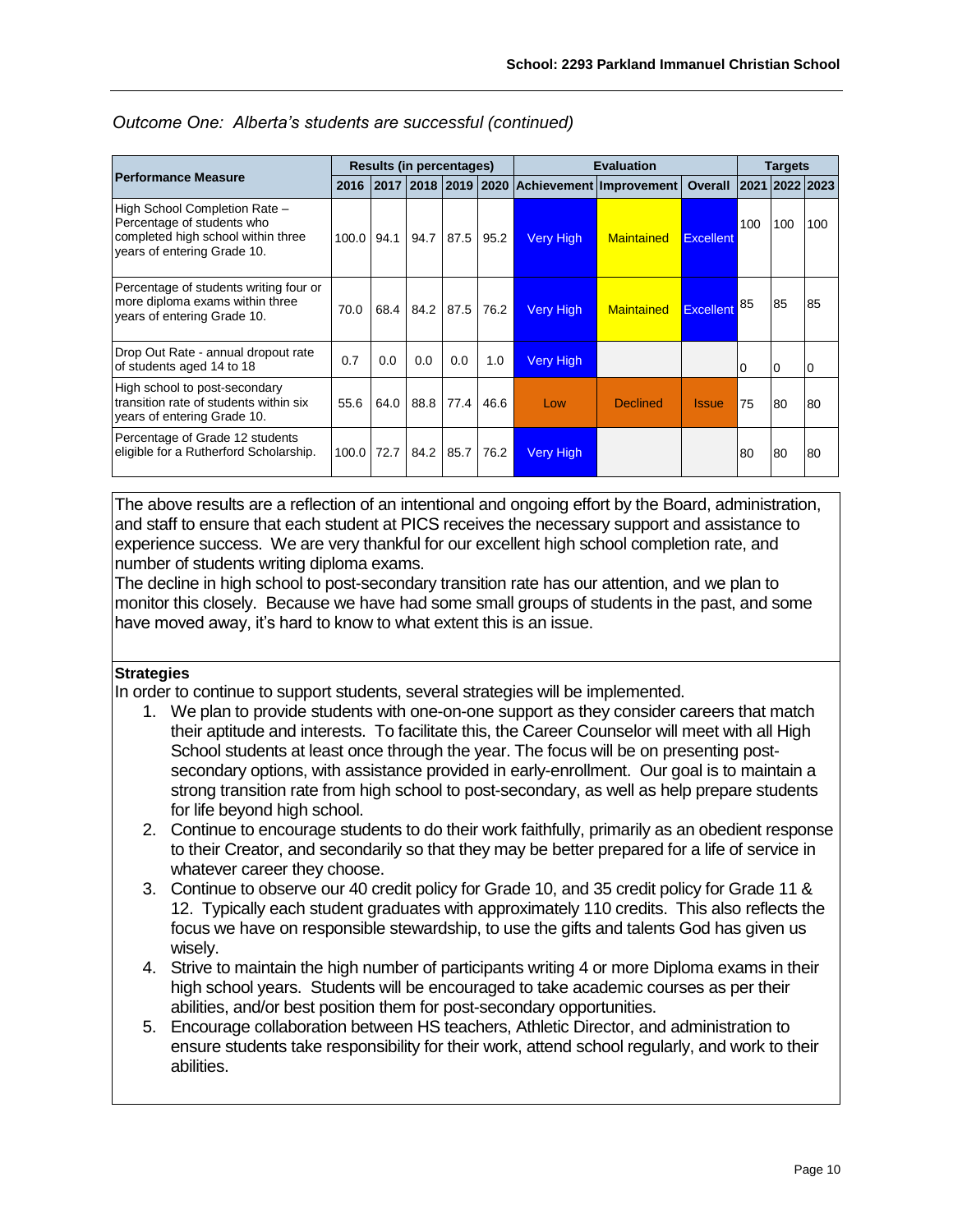### *Outcome One: Alberta's students are successful (continued)*

|                                                                                                                                          | Results (in percentages) |  |  |  |                          | <b>Evaluation</b> |                                                                                            |                  |    | <b>Targets</b> |           |  |
|------------------------------------------------------------------------------------------------------------------------------------------|--------------------------|--|--|--|--------------------------|-------------------|--------------------------------------------------------------------------------------------|------------------|----|----------------|-----------|--|
| <b>Performance Measure</b>                                                                                                               |                          |  |  |  |                          |                   | 2016  2017   2018   2019   2020   Achievement   Improvement   Overall   2021   2022   2023 |                  |    |                |           |  |
| Percentage of teachers, parents and<br>students who are satisfied that students<br>I model the characteristics of active<br>citizenship. |                          |  |  |  | 92.6 93.3 93.2 95.7 94.6 | Very High         | <b>Maintained</b>                                                                          | <b>Excellent</b> | 95 | 95             | <b>95</b> |  |

Our result in the above category is very strong. Students at Parkland Immanuel Christian School are demonstrating active citizenship, and taught the necessary behaviours to be successful. We are thankful to our very committed staff for their efforts in modelling excellent citizenship themselves, and encouraging these behaviours in the students under their care.

## **Strategies:**

- 1. Students will continue to be held to a high standard, academically and behaviourally.
- 2. We will continue to develop leadership skills in our students. We've added a Leadership 12 course, and are looking to revive our leadership programs, particularly once Covid-19 has passed.
- 3. Continue to develop our Special Needs Programming to support students, help them develop their unique gifts and talents, including but not limited to work related skills.
- 4. Provide students with opportunities to become involved in service/volunteer (e.g. Mufu Home in Kenya, CRWRF, Emmanuel Home, RMHC, Mustard Seed, Word and Deed, etc.), as available and permitted by AHS and AB Ed.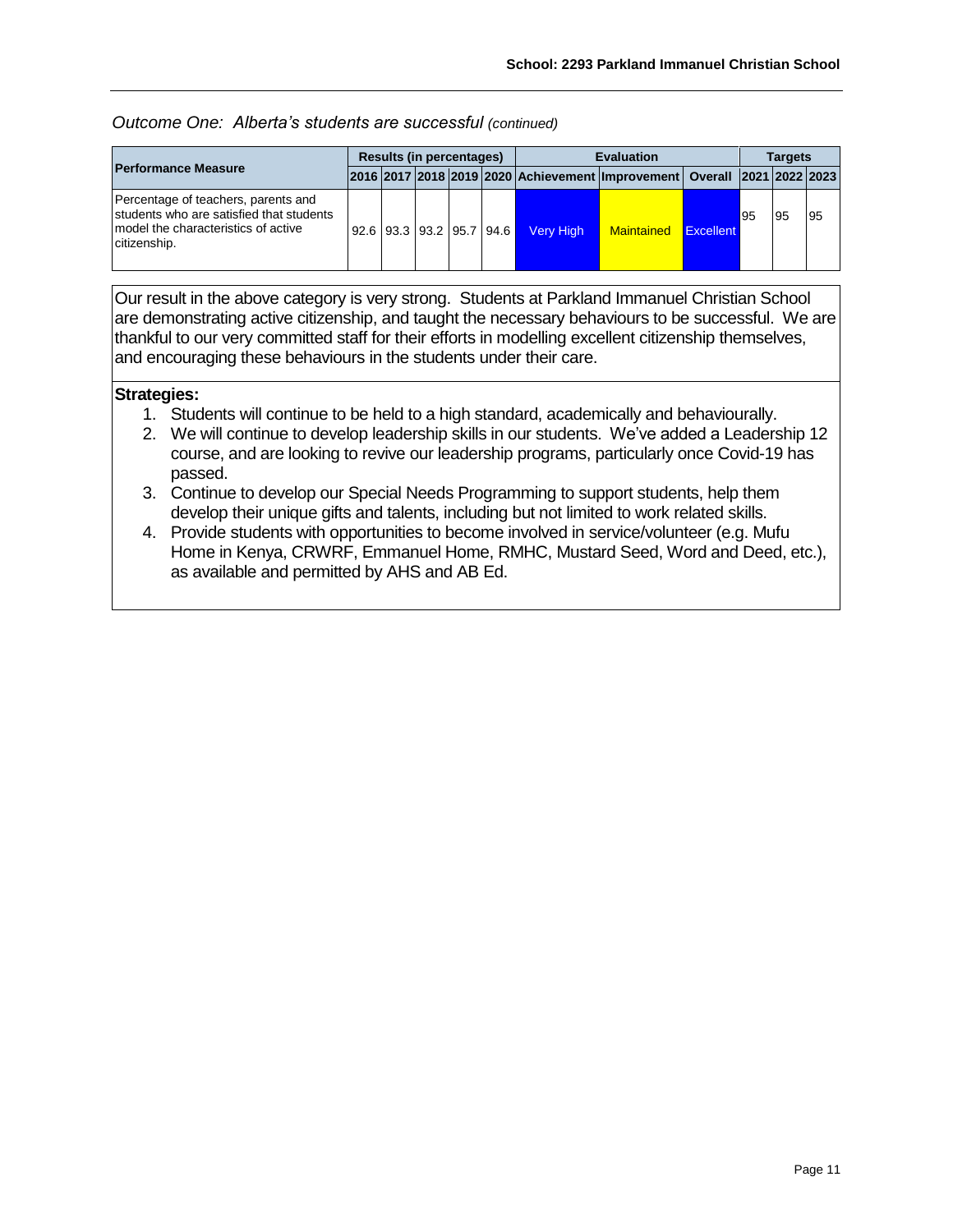# **Outcome Two: First Nations, Métis, and Inuit students in Alberta are successful**

### **Comments and Strategies:**

We currently have a small population of self-identified FNMI students. However, consistent with the *Freedom of Information and Privacy Act,* because our FNMI number of students is fewer than six, we cannot report our results publicly. Our present population of FNMI students is meeting grade level expectations, and the achievement gap with other students is not recognizable. PICS strives to provide all students in our school community with an appropriate knowledge and understanding of various cultures including FNMI. We also continue to reach out to the Enoch Reserve in an effort to build relationships with our neighbors to the West. Professional development opportunities have been and will be made available to our teachers through AISCA and Alberta Education. Our goal is to foster an environment where we are sensitive to the history and challenges FNMI face, especially because they form an important component of our Canadian heritage and modern society. In our Social Studies program there is a clear focus on FNMI related content. This program will provide background information on FNMI, and work to break down stereotypes and cultivate an attitude of love and respect for all cultures, including FNMI. This is consistent with our worldview; we believe that all people are created in the image of God, are therefore worthy of respect, and should experience a safe and caring environment.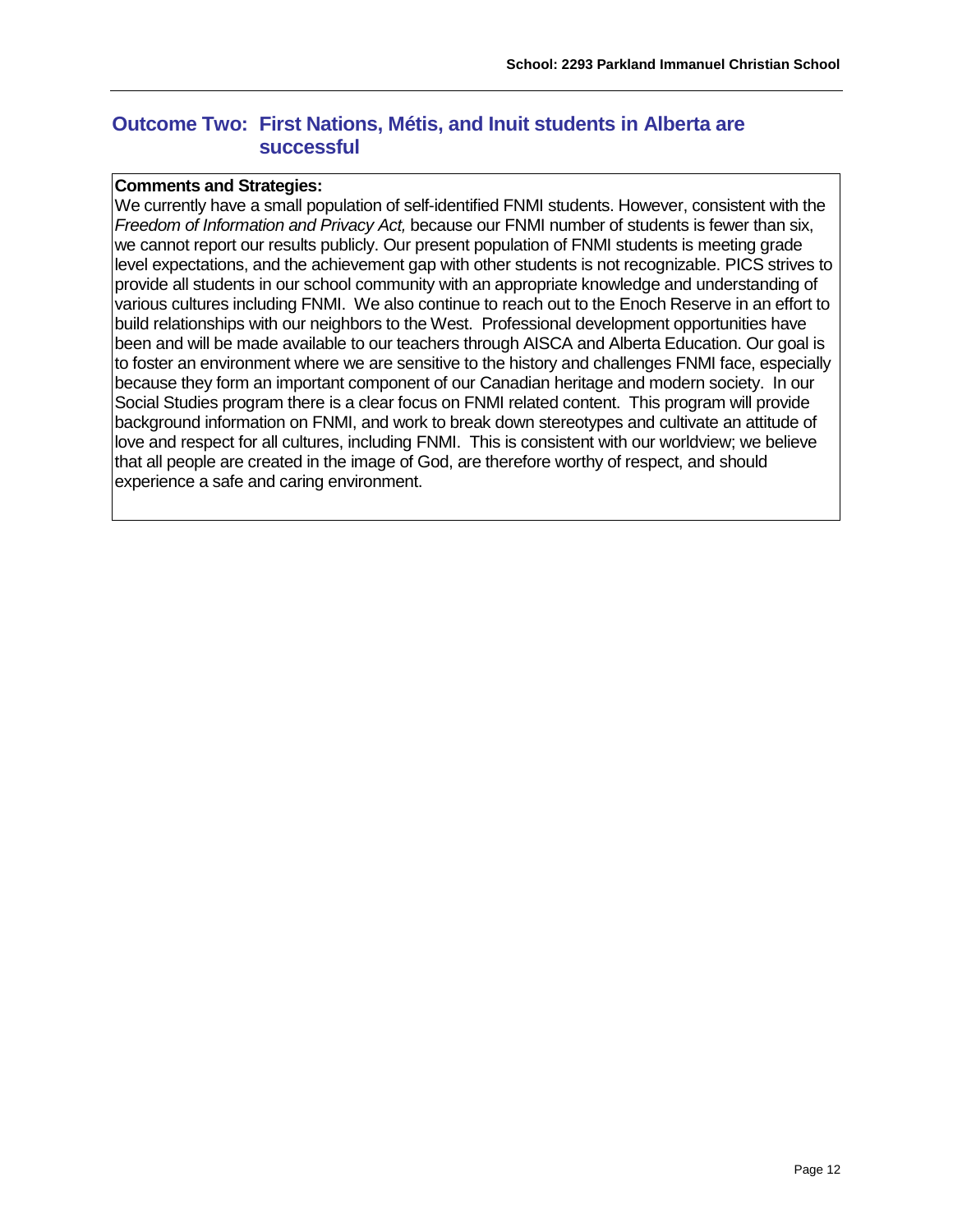# **Outcome Three: Alberta has excellent teachers, school leaders, and school authority leaders**

|                                                                                                                                                                                                                           | <b>Results (in percentages)</b> |  |  |  |                          | <b>Evaluation</b> |                                                                           |           |    | <b>Targets</b> |    |  |
|---------------------------------------------------------------------------------------------------------------------------------------------------------------------------------------------------------------------------|---------------------------------|--|--|--|--------------------------|-------------------|---------------------------------------------------------------------------|-----------|----|----------------|----|--|
| <b>Performance Measure</b>                                                                                                                                                                                                |                                 |  |  |  |                          |                   | 2016 2017 2018 2019 2020 Achievement Improvement   Overall 2021 2022 2023 |           |    |                |    |  |
| Percentage of teachers, parents and<br>students satisfied with the opportunity for<br>students to receive a broad program of<br>studies including fine arts, career,<br>technology, and health and physical<br>education. |                                 |  |  |  | 80.5 85.9 89.8 93.5 91.4 | <b>Very High</b>  | <b>Maintained</b>                                                         | Excellent | 95 | 95             | 95 |  |

Our performance measure in this category remains strong. We are a fairly small school, with 80 students in high school. This makes it difficult to offer all the options that parents and students may wish to see. That being said, in addition to our full complement of core courses, we do have quite a variety of options. Last year we were able to offer Band, Construction, Environmental Outdoor Education, Wildlife, Art, Home Economics, Computer Science, Accounting, French, Religious Studies, and ADLC options. An extensive extra-curricular sports program complements our Physical Education courses. Our high school will continue to grow, and as it does we will look at exploring additional HS options. To a large degree this depends on our ability to find qualified staff to help develop and expand our current programming.

# **Strategies**

- 1. Students will be encouraged to make the most of the opportunities available to them. Our school policy states that Grade 10 students must take a minimum of 40 credit hours of instruction, and Grades 11 and 12 must be enrolled in 35 credit hours of instruction. As our numbers grow, and our staffing levels increase, the school will continue to explore ways to expand the Program of Studies currently being offered. This year we have added a courses such as Financial Literacy, Leadership, and Drama.
- 2. We will continue to explore additional opportunities for HS students in the future, including work experience, RAP, etc.
- 3. Explore K&E, and other options to prepare students for life beyond high school.
- 4. We are developing two online Math programs to support students from two other Reformed schools. This may lead to the development of other opportunities in 2021- 2022.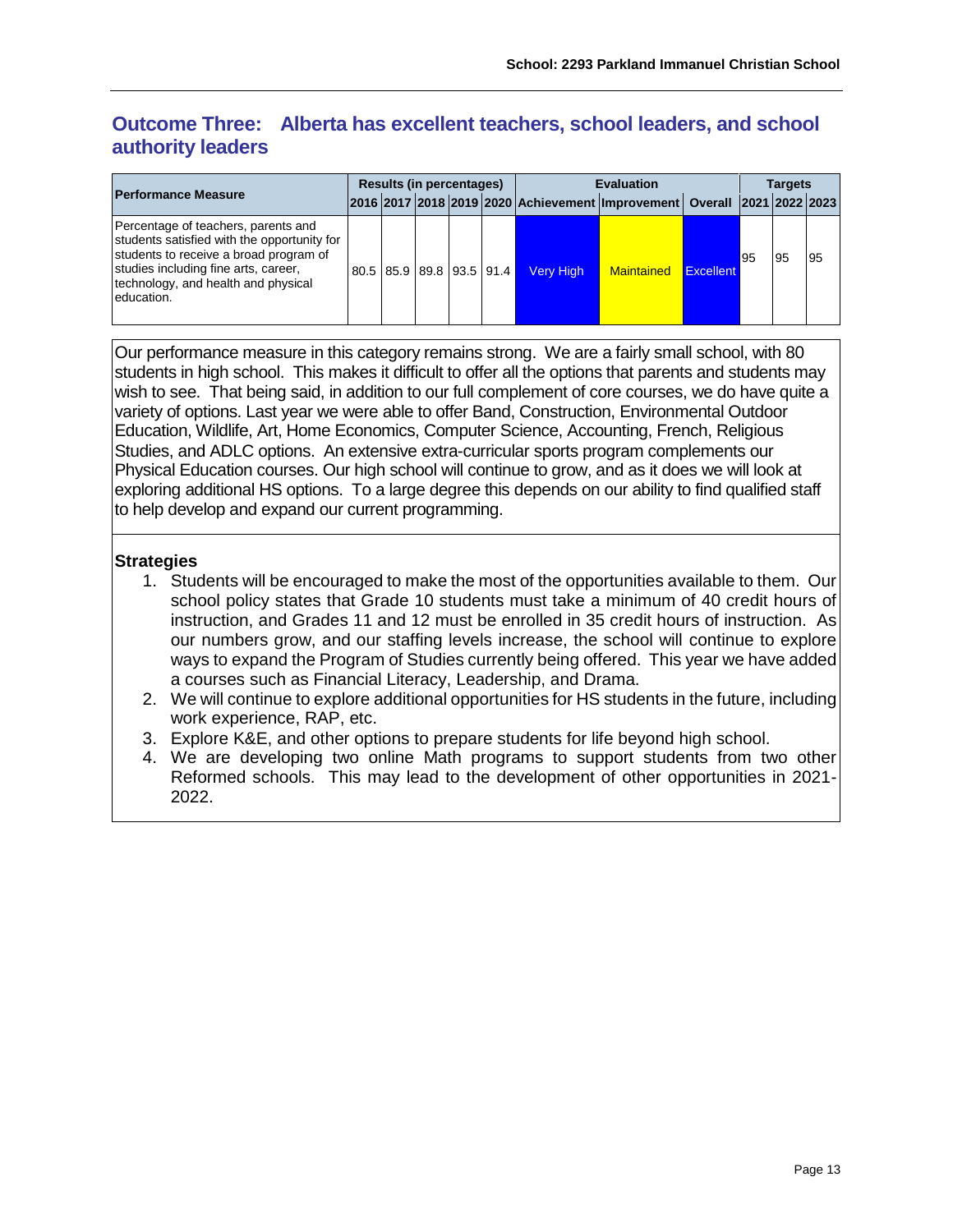# **Outcome Four: Alberta's K-12 education system is well governed and managed**

|                                                                                                                                                                                                                           | <b>Results (in percentages)</b> |             |      |                  | <b>Evaluation</b>                                |                     | <b>Targets</b> |                |     |
|---------------------------------------------------------------------------------------------------------------------------------------------------------------------------------------------------------------------------|---------------------------------|-------------|------|------------------|--------------------------------------------------|---------------------|----------------|----------------|-----|
| <b>Performance Measure</b>                                                                                                                                                                                                |                                 |             |      |                  | 2016 2017 2018 2019 2020 Achievement Improvement | <b>Overall</b>      |                | 2021 2022 2023 |     |
| Percentage of teacher, parent and<br>student agreement that: students are<br>safe at school, are learning the<br>importance of caring for others, are<br>learning respect for others and are<br>treated fairly in school. | 95.3 96.2 95.7 97.0             |             | 96.4 | <b>Very High</b> | <b>Maintained</b>                                | Excellent 100       |                | 100            | 100 |
| Percentage of teachers, parents and<br>students satisfied with the overall quality<br>of basic education.                                                                                                                 | 96.2 96.5 96.1                  | 97.4 95.7   |      | Very High        | <b>Maintained</b>                                | <b>Excellent</b> 98 |                | 98             | 98  |
| Percentage of teachers and parents who<br>agree that students are taught attitudes<br>and behaviours that will make them<br>successful at work when they finish<br>school.                                                | 97.9 98.0 94.9                  | $99.2$ 99.6 |      | Very High        | Improved                                         | <b>Excellent</b>    | 99             | 99             | 99  |
| Percentage of teachers and parents<br>satisfied with parental involvement in<br>decisions about their child's education.                                                                                                  | 97.5 96.8 97.9                  | 98.9        | 98.8 | <b>Very High</b> | <b>Maintained</b>                                | Excellent           | 99             | 99             | 99  |
| Percentage of teachers, parents and<br>students indicating that their school and<br>schools in their jurisdiction have<br>improved or stayed the same the last<br>three years.                                            | 89.9 91.0 93.3 95.9             |             | 96.1 | Very High        | Improved                                         | <b>Excellent</b>    | 97             | 98             | 99  |

Our performance measures in the above categories remain strong. As a Christian School, we value each student, and will continue to focus on cultivating an environment of equity and respect.

We see all human kind as created in the image of God, therefore having immense value and worthy of respect. However, it is impossible for a school to exist without strife and conflict. Our school society is committed to promoting positive behaviour that reflects a godly manner. The school is very committed to providing a safe and caring environment for all students, regardless of place and station. Conflict is always dealt with in a Biblical manner, with the goal to correct and restore both victim and perpetrator. Christ Himself states that the Great Commandment is to "Love the Lord your God with all your heart and with all your soul and with all your mind and with all your strength. The second is this: "Love your neighbor as yourself. There is no commandment greater than these." (Mark 12:30 & 31). We strive to uphold this rule of thumb in all of our school's activities. The above results indicate that the school is achieving a high level of success in this area. Rather than taking the credit ourselves, we give God the praise and honor He deserves.

Satisfaction has improved slightly, and we continue to receive consistent support from parents and society members. Parental satisfaction remains very high with the overall quality of basic education, which is a testament to a solid foundation. There are numerous opportunities for our community members to participate in school activities and operations. The School Board continues to monitor and assess its role in this area, and meets regularly with the society to encourage parental involvement. The committees that operate under the Board's authority also have a large parental presence. Impacts from Covid will make it challenging to keep the community as engaged as in the past.

Regarding the percentage of parents that indicated whether our school has improved or stayed the same, the results are also encouraging. With such high results it will be difficult to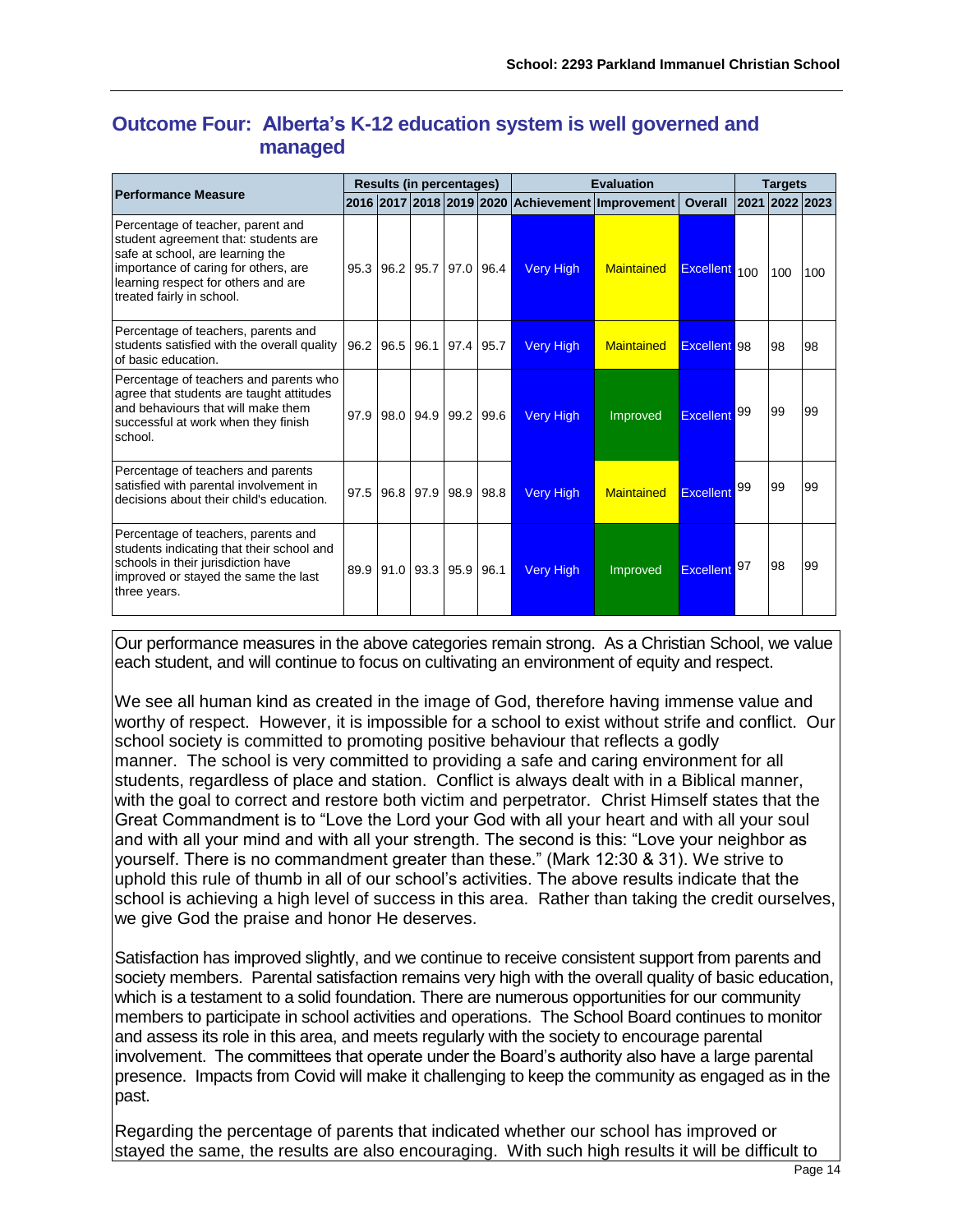vastly improve. The challenge will be to maintain or exceed the status quo. We have been blessed with talented and qualified educational staff, and as our student numbers continue to grow, the challenge will be to continue to find qualified staff committed to serve our school community.

## **Strategies**

- 1. The school will continue to provide opportunities for parents to be engaged in school life, such as fieldtrips (mostly on hold, virtual and/or in-school, until restrictions relax), classrooms, whole school functions, progress reports, P-T Interviews and IPP meetings, society meetings, parent run committees and Board interactions. The percentage of parents satisfied with their involvement in decision-making is very high. Our society is essentially parent-run, from the Board level to committee work, to volunteers, bus drivers, librarians, maintenance, and staffing.
- 2. Communication through our website, weekly newsletters, and our monthly PICS Life edition keep society members informed on school operations.
- 3. The satisfaction level with the quality of education is also very high, which attests to our committed families and highly trained staff members.
- 4. Parents are regularly involved in planning and assisting with large school events, classroom activities, and extra-curricular programming.
- 5. The School Board has developed school policies focusing on proper school supervision, discipline, reporting procedures, safety drills, etc., which promote the development of a God-centered, loving, safe environment. School administration and staff strive to consistently follow and apply relevant school policies.
- 6. Safe and caring attitudes are modeled and encouraged by staff and students.
- 7. Students are given leadership and service opportunities (in class, leadership teams, student led clubs).
- 8. Our school continues to share resources and supports with parents and students.
- 9. As a school we strive to provide resources and relevant training to staff.
- 10. Respond to and address behavior (either positive or negative) promptly and appropriately, keeping in line with the school's mission and vision.
- 11. PICS strives to provide meaningful educational opportunities for every student, and is committed to an inclusive educational environment. While many students receive additional support services, the goal is and remains to keep students learning together.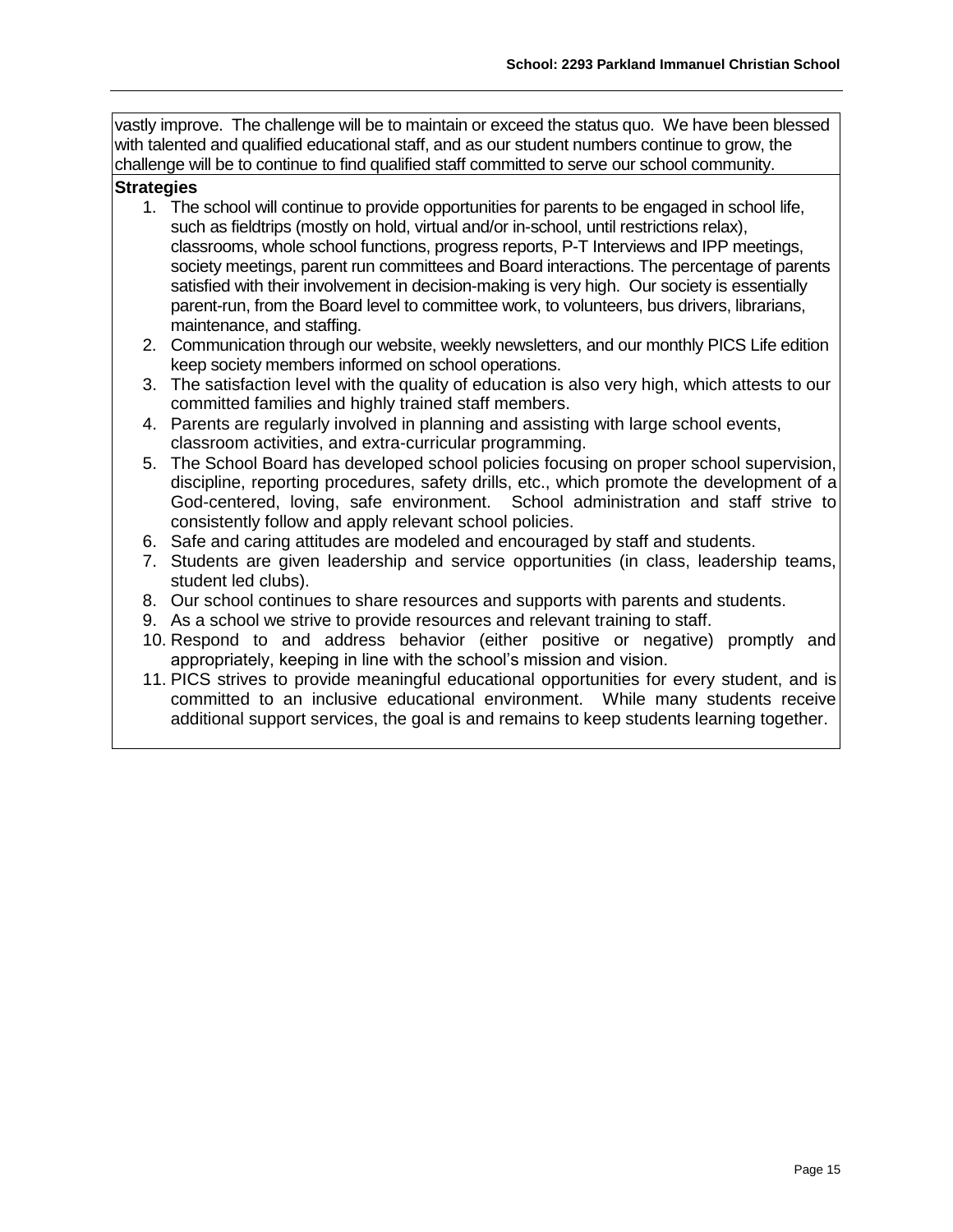#### Note:

#### **Future Challenges**

• Our student projections are somewhat uncertain due to Covid. However, we continue to expect significant growth in our student population over the next 5 years. Current forecasts will need to be updated in Spring, 2021. We will need to acquire additional staffing, space, and resources to continue to provide a high quality education for these students. The board continues to work on Project 2021- a high level building proposal, as our facility will need to be expanded upon soon to accommodate future growth.

#### **Summary of Financial Results**

Along with the generous support of our membership, the Level II funding we received from Alberta Education has enabled us to meet our budget for 2019-2020. Included in this report is a copy of our approved budget for the 2020-2021 year, which provides details on our annual revenues and expenses. We are projecting a deficit for the current year, largely due to a 5% drop in enrolment due to the coronavirus pandemic.

#### **Budget Summary**

We are very appreciative that Alberta Education continues to provide funds for the operation of our school. Our parents are average tax-payers and hard-working Albertans, and they already make huge sacrifices in order to support Christian education. The new funding model, along with the reduction of RCSD services, has put pressure on our ability to serve the needs of students and families. Covid-19 has also negatively impacted our actual enrolment vs. our expected enrolment, which will affect our budget balance for 2020-2021.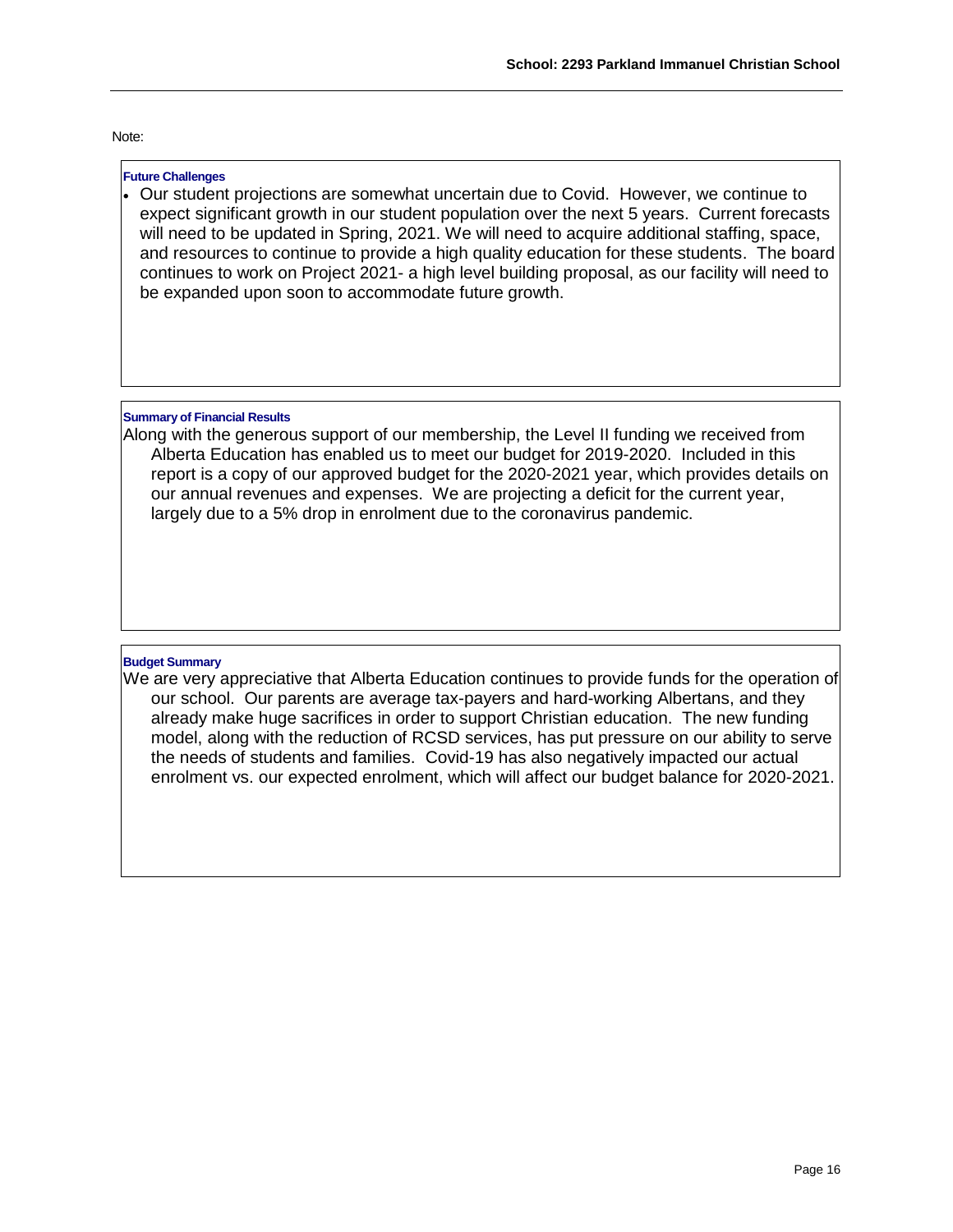| Budget 2020/21 (updated September 26, 2020) |             |             |             |                      |                                                                    |             |                                                        |             | Page 1      |
|---------------------------------------------|-------------|-------------|-------------|----------------------|--------------------------------------------------------------------|-------------|--------------------------------------------------------|-------------|-------------|
|                                             |             |             | Original    | <b>Adjusted</b>      |                                                                    |             |                                                        |             |             |
|                                             |             |             |             |                      | Actual 17/18 Actual 18/19 Budget 19/20 Budget 19/20 Forecast 19/20 |             | Budget 20/21 Project 21/22 Project 22/23 Project 23/24 |             |             |
| <b>Assumptions</b>                          |             | 40          | 44          | 44                   | 44                                                                 |             | 41                                                     |             |             |
| Enrolment: K<br>Grants: K (per student)     | 33<br>3889  | 3889        | 3889        | 3889                 | 3889                                                               | 36<br>3654  | 3710                                                   | 31<br>3174  | 30<br>3393  |
| Increases                                   | 0.0%        | 0.0%        | 0.0%        | 0.0%                 | 0.0%                                                               | $-6.0%$     | 1.5%                                                   | $-14.4%$    | 6.9%        |
| Enrolment: 1-9                              | 277         | 302         | 311         | 317                  | 317                                                                | 310         | 321                                                    | 325         | 339         |
| Grants: 1-9                                 | 4676        | 4676        | 4676        | 4676                 | 4676                                                               | 4245        | 4318                                                   | 4297        | 4382        |
| Enrolment: 10-12                            | 49          | 61          | 75          | 77                   | 77                                                                 | 79          | 85                                                     | 86          | 89          |
| Average credits                             | 35.5        | 35.5        | 35.5        | 35.5                 | 35.5                                                               |             |                                                        |             |             |
| Grants: 10-12                               | 133.59      | 133.59      | 133.59      | 133.59               | 133.59                                                             | 4669        | 5115                                                   | 4836        | 4835        |
| Increases                                   | 0.0%        | 0.0%        | 0.0%        | 0.0%                 | 0.0%                                                               | $-5.4%$     | 5.8%                                                   | $-3.2%$     | 0.9%        |
| Enrolment: total                            | 359         | 403         | 430         | 438                  | 438                                                                | 425         | 447                                                    | 442         | 458         |
| Cost per student excl grants                | 3335        | 3011        | 3114        | 3195                 | 3233                                                               | 3724        | 3551                                                   | 3794        | 3706        |
| Cost per student all in                     | 10.169      | 9583        | 8831        | 8377                 | 8352                                                               | 10.050      | 9962                                                   | 10.314      | 10,112      |
| Members: fee K only                         | ٥           | ٥           | 14          | 14                   | 14                                                                 | 6           | 10                                                     | ٥           |             |
| Average fees                                | 1           | 3184        | 3100        | 3100                 | 3144                                                               | 3105        | 3105                                                   | 3105        | 3105        |
| Increases                                   | 0           | 0           | $\mathbf 0$ | $\ddot{\phantom{0}}$ | Ō                                                                  | 0.0%        | 0.0%                                                   | 0.0%        | 0.0%        |
| Members: tuition 1-12                       | 0           | 142         | 147         | 155                  | 155                                                                | 154         | 156                                                    | 157         | 156         |
| Average fees                                | $\circ$     | 7438        | 7539        | 7520                 | 7602                                                               | 7623        | 7642                                                   | 7661        | 7680        |
| Increases                                   | 0           | 0           | 0           | 0                    | 0                                                                  | 0.0%        | 0.0%                                                   | 0.0%        | 0.0%        |
| Members: no children                        | 90          | 88          | 91          | 91                   | 91                                                                 | 94          | 96                                                     | 98          | 100         |
| Average fees                                | 1468        | 1471        | 1460        | 1460                 | 1466                                                               | 1471        | 1471                                                   | 1472        | 1473        |
| Increases                                   | 0           | 0           | 0           | 0                    | 0                                                                  | 0.0%        | 0.0%                                                   | 0.0%        | 0.0%        |
| Members: surcharges                         | 50          | 77          | 80          | 92                   | 92                                                                 | 91          | 96                                                     | 94          | 98          |
| Average fees                                | 239         | 261         | 266         | 266                  | 266                                                                | 249         | 250                                                    | 251         | 251         |
| Increases                                   | $\circ$     | 0           | 0           | 0                    | 0                                                                  | 0           | 0.0%                                                   | 0.0%        | 0.0%        |
| Members: donations                          | 355         | 363         | 365         | 365                  | 365                                                                | 355         | 356                                                    | 358         | 359         |
| Average donation<br><b>FTE Teachers</b>     | 578<br>22.9 | 784<br>24.8 | 208<br>25.7 | 208<br>24.8          | 208<br>24.8                                                        | 200<br>26.8 | 201<br>27.3                                            | 202<br>27.3 | 203<br>27.3 |
|                                             | 77.019      | 76.509      | 77.422      | 73.873               | 73.873                                                             | 78.589      | 80.280                                                 | 81.773      | 83.234      |
| Cost per FTE<br>1-12 Student:teacher ratio  | 14.1        | 14.7        | 15.0        | 15.9                 | 15.9                                                               | 14.5        | 14.2                                                   | 14.9        | 15.1        |
| <b>FTE TAs</b>                              | 9.4         | 10.5        | 11.0        | 11.0                 | 11.0                                                               | 13.9        | 15.9                                                   | 15.9        | 15.9        |
| Cost per FTE                                | 27,788      | 32,221      | 33.984      | 34,244               | 34,244                                                             | 33,444      | 33,382                                                 | 33,382      | 33,382      |
| Transportation: buses                       | 6           |             |             |                      |                                                                    |             |                                                        |             | 8           |
| Students per bus                            | 59.8        | 57.6        | 61.4        | 62.6                 | 62.6                                                               | 60.7        | 63.9                                                   | 63.1        | 57.3        |
| Salary increase                             | 2.0%        | 0.4%        | 0.0%        | 0.0%                 | 0.0%                                                               | 0.0%        | 1.0%                                                   | 1.0%        | 0.0%        |
| Pension plan level                          | 5.0%        | 5.0%        | 5.0%        | 5.0%                 | 5.0%                                                               | 5.0%        | 5.0%                                                   | 5.0%        | 5.0%        |
| Educ Salaries as % of budget                | 69.3%       | 67.8%       | 64.3%       | 67.2%                | 65.7%                                                              | 65.3%       | 67.5%                                                  | 66.9%       | 66.5%       |
| Inflation                                   | 1.5%        | 2.0%        | 2.0%        | 2.0%                 | 2.0%                                                               | 2.0%        | 2.0%                                                   | 2.0%        | 2.0%        |
|                                             |             |             |             |                      |                                                                    |             |                                                        |             |             |
| <b>Revenues</b>                             |             |             |             |                      |                                                                    |             |                                                        |             |             |
| <b>Grants</b>                               |             |             |             |                      |                                                                    |             |                                                        |             |             |
| Kindergarten                                | 182.985     | 189.314     | 201.135     | 201.016              | 158.596                                                            | 145.075     | 147.268                                                | 127,900     | 118,764     |
| Grades 1-12                                 | 1,752,447   | 1,761,488   | 1,809,876   | 1,847,416            | 2,193,789                                                          | 1,669,183   | 1,723,265                                              | 1,752,685   | 1,810,661   |
| Other                                       | 115,255     | 363,085     | 363,758     | 370,800              | 161,348                                                            | 813,059     | 840,076                                                | 843,362     | 861,982     |
| COVID-19 reductions                         |             |             |             |                      | $-42.232$                                                          |             |                                                        |             |             |
|                                             | 2,050,687   | 2.313.888   | 2,374,769   | 2.419.231            | 2,471,501                                                          | 2,627,318   | 2.710.609                                              | 2.723.947   | 2.791.407   |
| Members                                     |             |             |             |                      |                                                                    |             |                                                        |             |             |
| Fees                                        | 1.168.055   | 1.263.525   | 1.307.748   | 1.368.267            | 1.387.516                                                          | 1.359.917   | 1.388.434                                              | 1.398.544   | 1.391.742   |
| Tuition fee credit                          | $-28,738$   | $-24.386$   | $-25,239$   | $-11,481$            | $-24.386$                                                          | $-22,079$   | $-23,162$                                              | $-21,091$   | $-21,281$   |
| Donations                                   | 182.104     | 130.340     | 121,050     | 121,050              | 97,051                                                             | 108.533     | 109,512                                                | 110,500     | 111,496     |
| Fundraising                                 | 190,742     | 135,112     | 0           | 0                    | 392,017                                                            | 0           | $\circ$                                                | 0           | 0           |
| COVID-19 reductions                         |             |             |             |                      | 0                                                                  |             |                                                        |             |             |
|                                             |             | 1.504.591   | 1.403.558   |                      | 1,852,198                                                          | 1,446,372   | 1,474,785                                              | 1,487,953   | 1.481.958   |
| Miscellaneous                               | 1.512.163   |             |             | 1,477,836            |                                                                    |             |                                                        |             |             |
|                                             |             |             |             |                      |                                                                    |             |                                                        |             |             |
| <b>GST Rebate</b>                           | 6.151       | 5,399       | 19,246      | 19,246               | 12,017                                                             | 19,699      | 25,215                                                 | 25.675      | 26,668      |
| <b>Ladies Aid</b>                           | 7.612       | 20,000      | $\mathbf 0$ | 0                    | 0                                                                  | 0           | 0                                                      | 0           | 0           |
| Other                                       | 13,542      | 30,735      | 1,362       | 1,362                | 28,648                                                             | 1,910       | 1,948                                                  | 1,987       | 2,027       |
| Accounting adjustments                      | 115,913     | 115,913     |             |                      |                                                                    |             |                                                        |             |             |
|                                             | 143,219     | 172,047     | 20,608      | 20,608               | 40,665                                                             | 21          | 27.163                                                 | 27,662      | 28,695      |
| <b>Total Revenues</b>                       | 3,706,069   | 3.990.526   | 3,798,935   | 3.917.675            | 4,364,365                                                          |             | 4,095 Zoom 4,212,557                                   | 4.239.562   | 4,302,060   |
|                                             |             |             |             |                      |                                                                    |             |                                                        |             |             |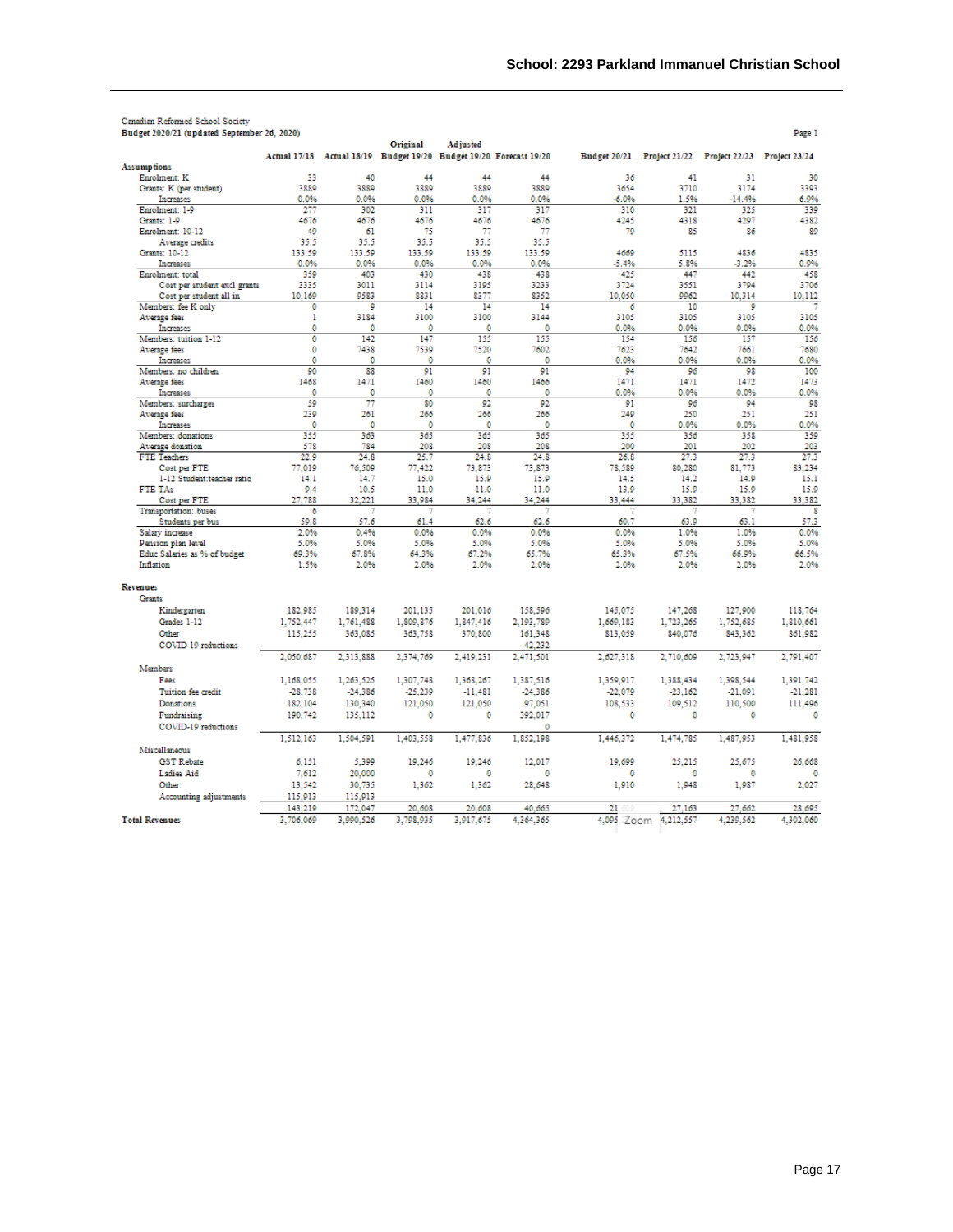| <b>Expenses</b>                   |                   |                   |                   |                   |                   |                   |                   |                   |                   |
|-----------------------------------|-------------------|-------------------|-------------------|-------------------|-------------------|-------------------|-------------------|-------------------|-------------------|
| Instructional                     |                   |                   |                   |                   |                   |                   |                   |                   |                   |
| <b>Teacher Salaries</b>           | 1,785,162         | 1,935,334         | 2,009,613         | 1,893,382         | 1,935,103         | 2,126,382         | 2,191,648         | 2.232.395         | 2.272.292         |
| <b>EA Salaries</b>                | 315,308           | 341.833           | 373,825           | 376,683           | 376,683           | 466,216           | 532,112           | 572,020           | 540,094           |
| <b>Benefits/Deductions</b>        | 282.302           | 367.943           | 299.218           | 284.445           | 343.550           | 316.375           | 326,086           | 332.148           | 338.084           |
| <b>Staff Acquisition</b>          | 5.075             | 5.427             | 6.000             | 6.000             | 5.305             | 6.000             | 6.000             | 6.000             | 6,000             |
| Services Purchased                | 95.951            | 77.022            | 105.451           | 105.451           | 68.828            | 162.973           | 195.232           | 199.137           | 203.120           |
| Supplies & Materials              | 68.674            | 62,221            | 98.060            | 98.060            | 73,158            | 92,450            | 101,081           | 104,373           | 110,864           |
| COVID-19 reduction                |                   |                   |                   |                   | $-28.801$         |                   |                   |                   |                   |
| Accelerated 20/21 expenses        |                   |                   |                   |                   | 2,500             |                   |                   |                   |                   |
|                                   | 2.552.472         | 2.789.780         | 2.892.168         | 2,764,021         | 2,776,325         | 3,170,396         | 3.352.160         | 3.446.074         | 3.470.454         |
| Administration                    |                   |                   |                   |                   |                   |                   |                   |                   |                   |
| <b>Salaries</b>                   | 106.630           | 127.173           | 156.348           | 156.348           | 152.104           | 180.187           | 231.410           | 231.109           | 239.475           |
| Supplies & Materials              | 23.519            | 21,733            | 12.000            | 12,000            | 13.296            | 10.000            | 10.200            | 10.404            | 10.612            |
| Dues & Professional<br>Promotion  | 43.325            | 44,274            | 48.200            | 48.200            | 41.042            | 32.500            | 32.924            | 32,743            | 32.563            |
|                                   | 21.933<br>195,407 | 21.263<br>214.443 | 17,375<br>233.923 | 17,375<br>233.923 | 23,361<br>229.803 | 18,500<br>241.187 | 18,974<br>293,507 | 19,337<br>293.594 | 19,753<br>302,403 |
| Operations & Maintenance          |                   |                   |                   |                   |                   |                   |                   |                   |                   |
| Accounting & Legal                | 17.666            | 15.399            | 10,000            | 10.000            | 15,418            | 10,500            | 10.710            | 10.924            | 11.143            |
| Insurance                         | 27.052            | 30.420            | 31.250            | 31.250            | 44.759            | 45,000            | 45.900            | 46.818            | 47,754            |
| <b>Utilities</b>                  | 70.295            | 80.406            | 95.062            | 95.062            | 84.475            | 96.098            | 98.020            | 99.981            | 101.980           |
| <b>Supplies</b>                   | 17.117            | 15.934            | 17,000            | 17,000            | 13,153            | 14,000            | 14.644            | 14,400            | 14.839            |
| <b>COVID-Related Costs</b>        |                   |                   |                   |                   |                   | 166,498           |                   |                   |                   |
| Services Purchased                | 74,293            | 73,618            | 90,208            | 90.208            | 64,382            | 97.190            | 103,222           | 102,027           | 104,599           |
| <b>Building Maintenance</b>       | 44.381            | 40.306            | 43.500            | 43.500            | 74.520            | 42,250            | 45.326            | 45.715            | 48.317            |
| Grounds Maintenance               | 29.588            | 11,900            | 15,000            | 15,000            | 25.736            | 17,000            | 18,207            | 18.571            | 18,943            |
|                                   | 280.392           | 267.983           | 302.020           | 302.020           | 322.442           | 488.536           | 336.029           | 338.436           | 347.576           |
| Transportation                    |                   |                   |                   |                   |                   |                   |                   |                   |                   |
| Insurance                         | 6.492             | 9.709             | 6.400             | 6,400             | 12.041            | 13,761            | 14.036            | 14.317            | 16.690            |
| Fuel                              | 42.188            | 44.300            | 46.680            | 46.680            | 28.772            | 47.960            | 48.919            | 49.898            | 58.167            |
| Repairs                           | 45,692            | 72,622            | 70,400            | 70,400            | 62,134            | 52,400            | 53,448            | 54,517            | 55,607            |
| Services Purchased                | 125,203           | 128,331           | 162,058           | 162,058           | 162,058           | 195,982           | 199,901           | 203.899           | 237,688           |
| COVID-19 reduction                |                   |                   |                   |                   | $-64.207$         |                   |                   |                   |                   |
|                                   | 219.575           | 254.962           | 285.538           | 285.538           | 200.798           | 310.103           | 316.305           | 322.631           | 368.152           |
| Capital                           |                   |                   |                   |                   |                   |                   |                   |                   |                   |
| <b>Bank Charges</b>               | 1.149             | 1.213             | 960               | 960               | 1.533             | 960               | 979               | 999               | 1.019             |
| Mortgage Payments                 | 66.996            | 16.336            | 0                 | o                 | ٥                 | 0                 | ٥                 | ٥                 | $\mathbf 0$       |
| <b>Bus Reserve Fund</b>           | 0                 | $\circ$           | $\mathbf 0$       | $\mathbf 0$       | o                 | $\mathbf 0$       | 55,000            | 55,000            | $\mathbf{0}$      |
| <b>Bus Purchase</b>               | 57.750            | $\mathbf 0$       | Ō                 | Ō                 | 0                 | Ō                 | ٥                 | Ō                 | $\circ$           |
| Computers & Networking            | 55,736            | 50.893            | 12,700            | 12,700            | 5,733             | O                 | 34,000            | 36.500            | 74,500            |
| Fumishings & Equipment            | 15.540            | 26.968            | 21.800            | 21.800            | 1.869             | 11.200            | 28,000            | 28,000            | 28.000            |
| Expansion/Project 2020            | 5.666             | o                 | ٥                 | o                 | 45.119            |                   |                   |                   |                   |
| <b>Building Improvement</b>       |                   |                   | 20,000            | 20,000            | 0                 | 20,000            |                   |                   |                   |
| Accelerated 20/21 expenses        |                   |                   |                   |                   | 56,700            |                   |                   |                   |                   |
| <b>GST</b>                        | 15,197            | 13,339            | 28.302            | 28.302            | 17,672            | 28.969            | 37.081            | 37,757            | 39.218            |
| Accounting adjustments            | 184.955           | 226.051           |                   |                   |                   |                   |                   |                   |                   |
|                                   | 402.989           | 334,800           | 83.762            | 83.762            | 128.626           | 61.129            | 155.060           | 158.256           | 142,736           |
| <b>Total Expenses</b>             | 3.650.835         | 3.861.968         | 3.797.411         | 3.669.264         | 3.657.995         | 4,271,350         | 4.453.062         | 4,558,991         | 4,631,322         |
| Less Project 2020 Net Fundraising |                   |                   |                   |                   | 358,338           |                   |                   |                   |                   |
| <b>Budget Balance</b>             | 55,233            | 128,558           | 1,524             | 248,411           | 348,031           | $-176,052$        | $-240,505$        | $-319,428$        | $-329,262$        |
|                                   |                   |                   |                   |                   | $\wedge \vee$     | $-6$ 1            | $@$ の<br>Ω        |                   |                   |

#### **Parental Involvement**

Parents and members are very involved in the running of the school. All of our Board members and committees (Education, Transportation, Personnel, Promotion, Building, Grad, Library, Education, etc.) consist of parents and committed members. Many parents are active as volunteers, running fundraisers, assisting on fieldtrips, and attending school events.

Communication occurs regularly through the school website, weekly newsletters, monthly bulletins, teacher pages, and term report cards. Parent-teacher interviews are well attended, and open houses occur each year to give parents and members opportunities to be involved in school life.

The Combined 3 Year Education Plan and AERR is available on our website, and discussed with our community at one of our biannual membership meetings. Parents are provided with copies of our budget results and summaries, and are given opportunity to ask questions and provide feedback.

We have been blessed with a very supportive community, and we pray that this commitment may continue in the future.